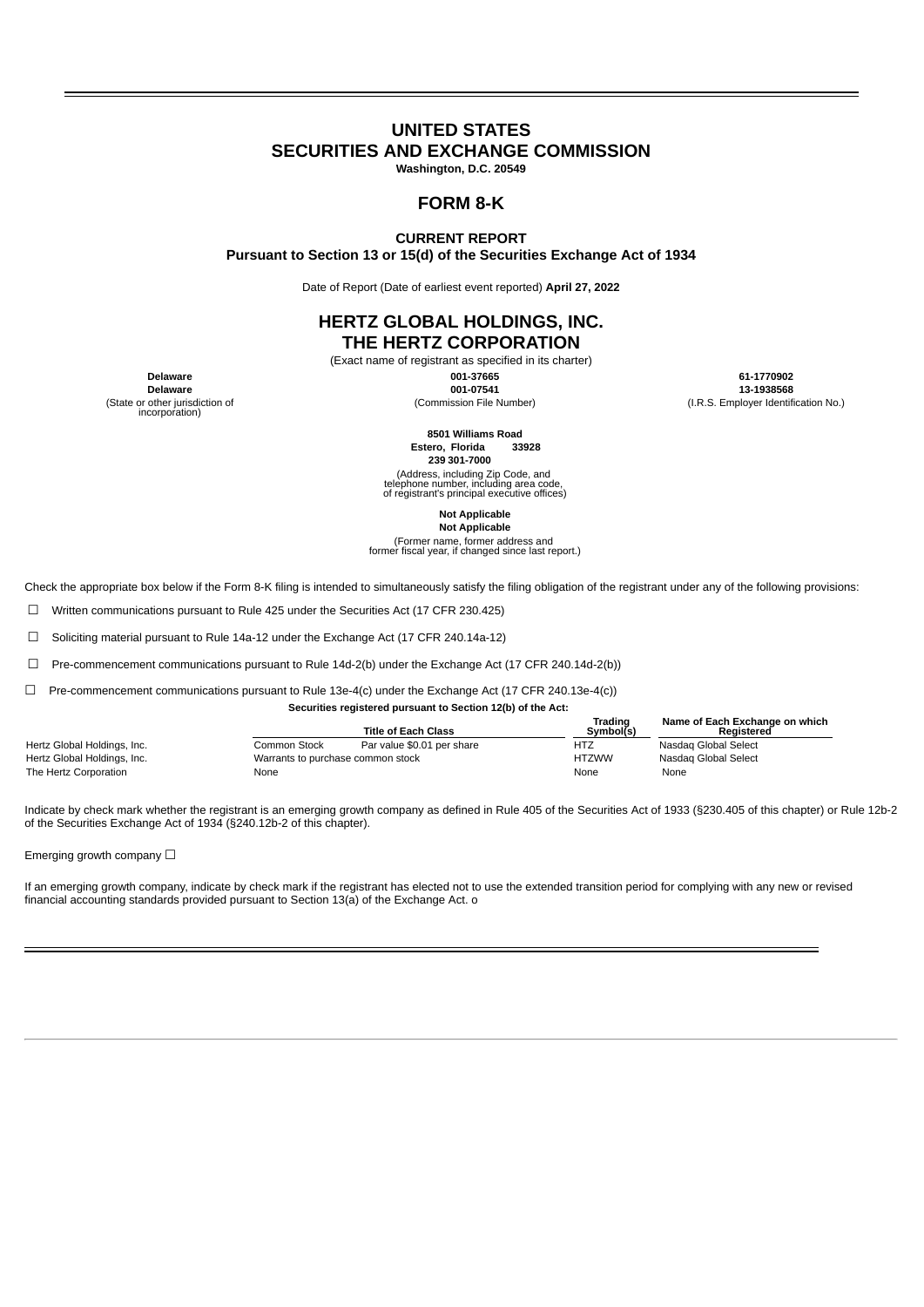### **ITEM 2.02 RESULTS OF OPERATIONS AND FINANCIAL CONDITION**

On April 27, 2022, Hertz Global Holdings, Inc. issued a press release announcing its first quarter 2022 financial results. A copy of the press release is attached as Exhibit 99.1 hereto.

### **ITEM 9.01 FINANCIAL STATEMENTS AND EXHIBITS.**

(d) Exhibits.

Exhibit 99.1 - Press Release of Hertz Global [Holdings,](#page-3-0) Inc. dated April 27, 2022.

Exhibit 104.1 - Cover Page Interactive Data File (Embedded within the Inline XBRL document)

Exhibit 99.1 shall not be deemed "filed" for purposes of Section 18 of the Securities Exchange Act of 1934, as amended, or incorporated by reference in any filing under the Securities Act of 1933, as amended, except as shall be expressly set forth by specific reference in such a filing.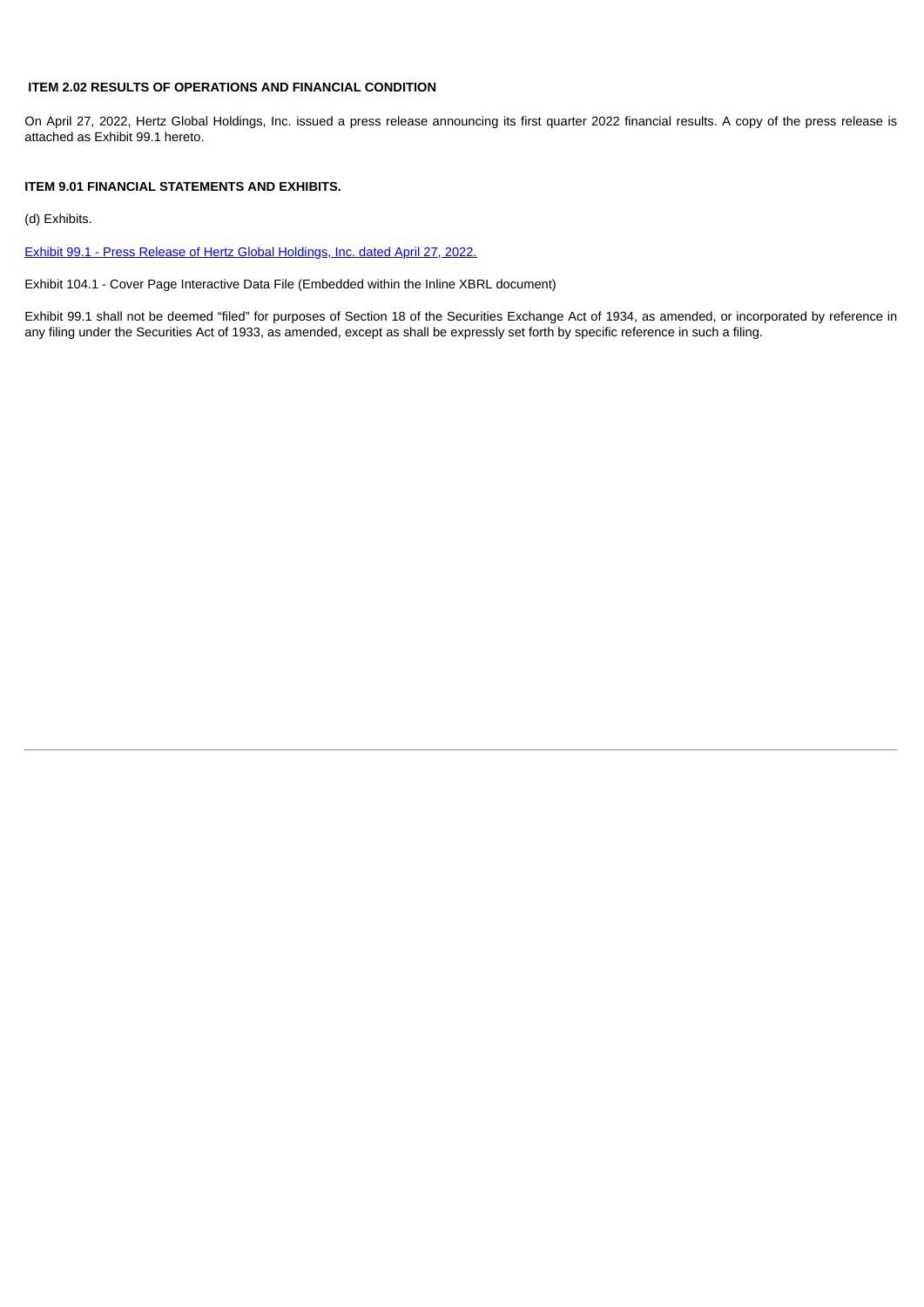### SIGNATURES

Pursuant to the requirements of the Securities Exchange Act of 1934, each registrant has duly caused this report to be signed on its behalf by the undersigned hereunto duly authorized.

> HERTZ GLOBAL HOLDINGS, INC. THE HERTZ CORPORATION (each, a Registrant)

By: /s/ KENNY CHEUNG

Name: Kenny Cheung<br>Title: Executive Vice Executive Vice President and Chief Financial Officer

Date: April 27, 2022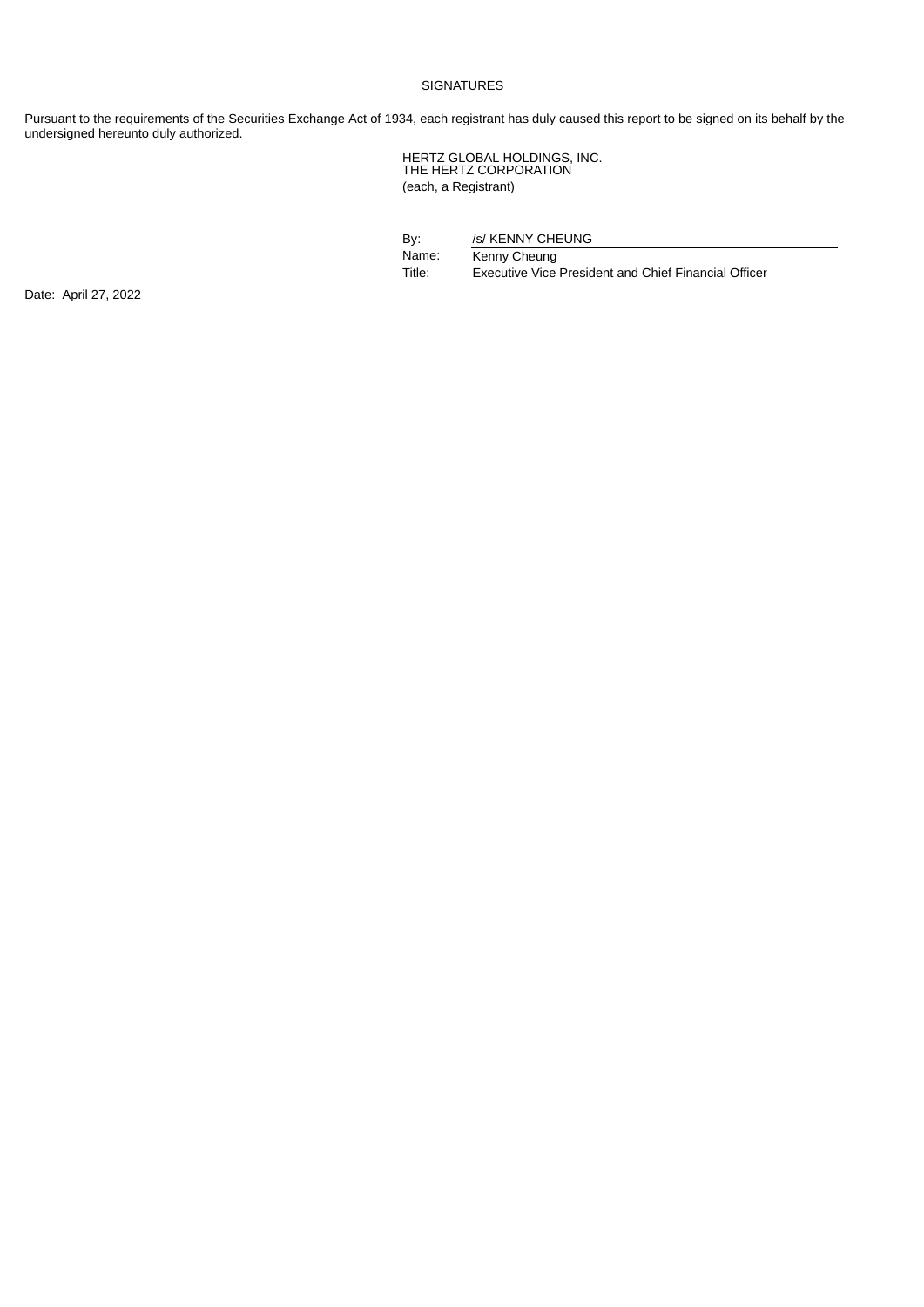## <span id="page-3-0"></span>**HERTZ REPORTS FIRST QUARTER REVENUE OF \$1.8 BILLION, NET INCOME OF \$426 MILLION AND ADJUSTED CORPORATE EBITDA OF \$614 MILLION \_\_\_\_\_\_\_\_\_\_\_\_\_\_\_\_\_\_\_\_\_\_\_\_\_\_\_\_\_\_\_\_\_\_\_\_\_\_\_\_\_\_\_\_\_\_\_\_\_\_\_\_\_\_\_\_\_\_\_\_\_\_\_\_\_\_\_\_\_\_\_\_\_\_\_\_**

"Hertz produced a very strong first quarter," said Stephen Scherr, Hertz chief executive officer. "Our team delivered on behalf of customers amidst strong demand, reflecting a sharp rebound in travel. We experienced high volumes and sustained pricing, particularly in the back half of the quarter following Omicron. We also maintained cost discipline and began to see the benefits of several new partnerships. I am equally pleased with our momentum on customer experience – especially as we move into the peak summer travel season and as we play a more central role in mobility over the longer term."

**ESTERO, Fla, April 27, 2022** - Hertz Global Holdings, Inc. (NASDAQ: HTZ) ("Hertz", "Hertz Global" or the "Company") today reported results for its first quarter 2022.

### **HIGHLIGHTS**

- Total revenues of \$1.8 billion
- GAAP net income of \$426 million, or \$0.82 per diluted share
- Adjusted Net Income of \$403 million, or \$0.87 per adjusted diluted share (*reflects adjustments for fair value remeasurements to outstanding public warrants and certain derivative contracts, among other items*)
- Adjusted Corporate EBITDA of \$614 million
- Adjusted Corporate EBITDA Margin of 34%
- Operating cash flow of \$621 million and adjusted operating cash flow of \$677 million
- Corporate liquidity of \$2.7 billion at March 31st, including \$1.5 billion in unrestricted cash
- Company repurchased 38 million common shares from January 1, 2022 through April 21, 2022

For the first quarter 2022, the Company generated total revenues of \$1.8 billion, which were 57% higher than the first quarter 2021, excluding Donlen. Monthly revenue per unit rose 26%, due to structural improvements and a continued recovery in travel demand. These trends, along with strong cost performance, drove \$0.87 of adjusted earnings per share and \$614 million of Adjusted Corporate EBITDA.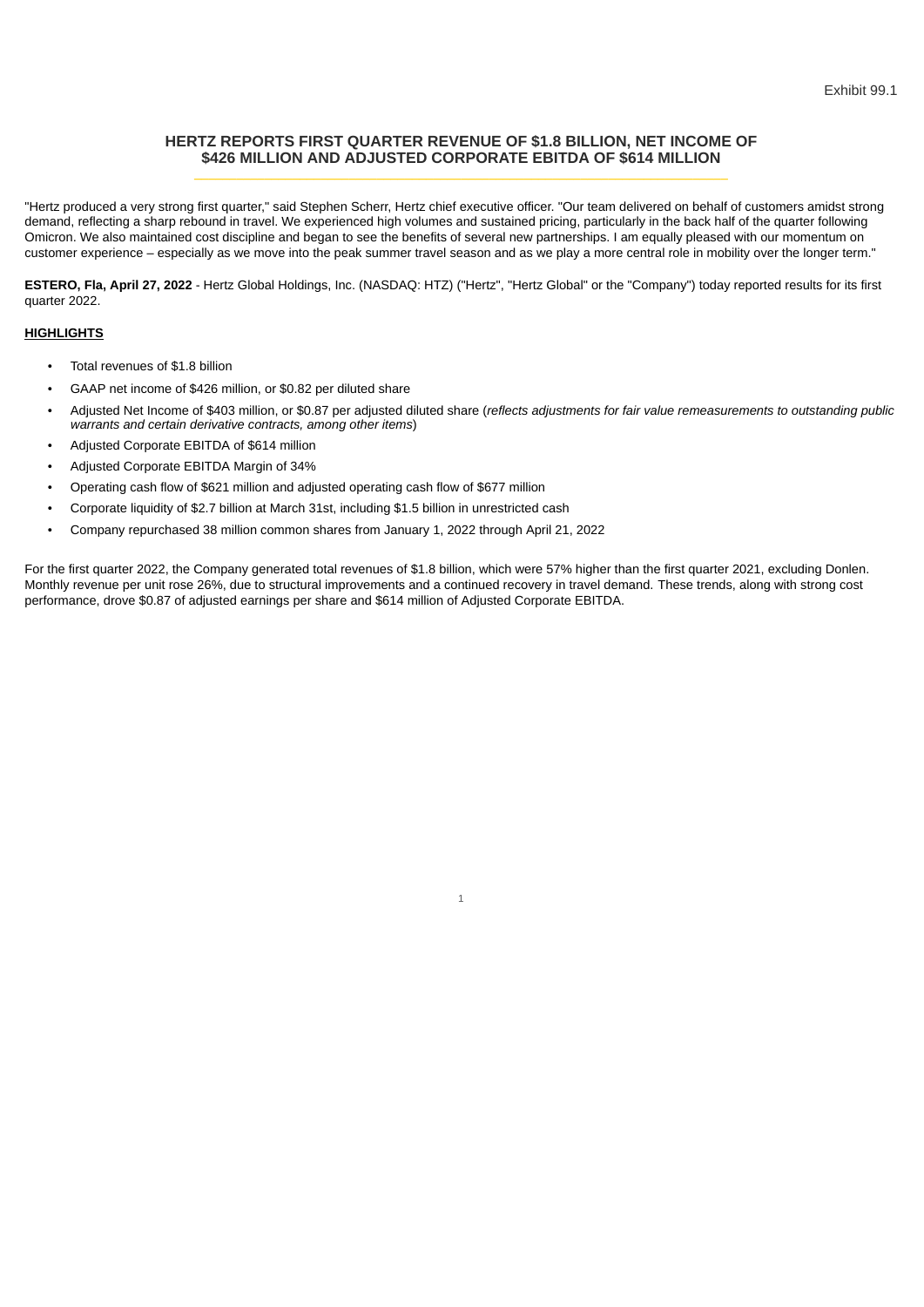# **SUMMARY RESULTS**

|                                                                   |                | <b>Three Months Ended</b> | March 31,      |                | <b>Percent Inc/(Dec)</b> |
|-------------------------------------------------------------------|----------------|---------------------------|----------------|----------------|--------------------------|
| (\$ in millions, except earnings per share or where noted)        |                | 2022                      |                | 2021           | 2022 vs 2021             |
| <b>Hertz Global - Consolidated</b>                                |                |                           |                |                |                          |
| <b>Total revenues</b>                                             | \$             | 1,810                     | \$             | 1,289          | 40%                      |
| Adjusted net income (loss) <sup>(a)</sup>                         | $\mathfrak{P}$ | 403                       | \$             | (52)           | <b>NM</b>                |
| Adjusted diluted earnings (loss) per share <sup>(a)</sup>         | \$             | 0.87                      | \$             | (0.33)         | <b>NM</b>                |
| Adjusted Corporate EBITDA <sup>(a)</sup>                          | $$\mathbb{S}$$ | 614                       | $\mathfrak{D}$ | $\overline{2}$ | <b>NM</b>                |
| Adjusted Corporate EBITDA Margin <sup>(a)</sup>                   |                | 34 %                      |                | $-$ %          |                          |
|                                                                   |                |                           |                |                |                          |
| Average Vehicles (in whole units)                                 |                | 481,211                   |                | 367,600        | 31%                      |
| Average Rentable Vehicles (in whole units)                        |                | 455,517                   |                | 361,561        | 26%                      |
| <b>Vehicle Utilization</b>                                        |                | 75 %                      |                | 76 %           |                          |
| Transaction Days (in thousands)                                   |                | 30,621                    |                | 24,648         | 24%                      |
| Total RPD (in dollars) <sup>(b)</sup>                             | \$             | 59.17                     | \$             | 46.36          | 28%                      |
| Total RPU Per Month (in whole dollars) <sup>(b)</sup>             | $\frac{1}{2}$  | 1,326                     | $\frac{1}{2}$  | 1,053          | 26%                      |
| Depreciation Per Unit Per Month (in whole dollars) <sup>(b)</sup> | \$             | (40)                      | \$             | 219            | <b>NM</b>                |
|                                                                   |                |                           |                |                |                          |
| <b>Americas RAC Segment</b>                                       |                |                           |                |                |                          |
| <b>Total revenues</b>                                             | \$             | 1,558                     | $\mathfrak{L}$ | 967            | 61%                      |
| <b>Adjusted EBITDA</b>                                            | \$             | 641                       | \$             | 26             | <b>NM</b>                |
| Adjusted EBITDA Margin                                            |                | 41 %                      |                | 3%             |                          |
|                                                                   |                |                           |                |                |                          |
| Average Vehicles (in whole units)                                 |                | 397,620                   |                | 300,606        | 32%                      |
| Average Rentable Vehicles (in whole units)                        |                | 373,153                   |                | 296,412        | 26%                      |
| <b>Vehicle Utilization</b>                                        |                | 76 %                      |                | 76 %           |                          |
| Transaction Days (in thousands)                                   |                | 25,579                    |                | 20,251         | 26%                      |
| Total RPD (in dollars) <sup>(b)</sup>                             | $\mathfrak{P}$ | 60.90                     | \$             | 47.75          | 28%                      |
| Total RPU Per Month (in whole dollars) <sup>(b)</sup>             | \$             | 1,391                     | \$             | 1,087          | 28%                      |
| Depreciation Per Unit Per Month (in whole dollars) <sup>(b)</sup> | \$             | (78)                      | $\frac{4}{5}$  | 233            | <b>NM</b>                |
|                                                                   |                |                           |                |                |                          |
| <b>International RAC Segment</b>                                  |                |                           |                |                |                          |
| <b>Total revenues</b>                                             | \$             | 252                       | \$             | 186            | 36%                      |
| <b>Adjusted EBITDA</b>                                            | \$             | 27                        | \$             | (8)            | <b>NM</b>                |
| Adjusted EBITDA Margin                                            |                | 11 %                      |                | (4)%           |                          |
|                                                                   |                |                           |                |                |                          |
| Average Vehicles (in whole units)                                 |                | 83,591                    |                | 66,995         | 25%                      |
| Average Rentable Vehicles (in whole units)                        |                | 82.364                    |                | 65.149         | 26%                      |
| Vehicle Utilization                                               |                | 68 %                      |                | 75 %           |                          |
| Transaction Days (in thousands)                                   |                | 5.042                     |                | 4.397          | 15%                      |
| Total RPD (in dollars) <sup>(b)</sup>                             | \$             | 50.43                     | \$             | 39.92          | 26%                      |
| Total RPU Per Month (in whole dollars) <sup>(b)</sup>             | \$             | 1,029                     | $\frac{1}{2}$  | 898            | 15%                      |
| Depreciation Per Unit Per Month (in whole dollars) <sup>(b)</sup> | \$             | 138                       | \$             | 156            | (11)%                    |

2

*NM - Not meaningful*

NOTE: Hertz Global - consolidated key metrics reflect global rental car operations only and exclude Donlen fleet management and leasing

(a) Represents a non-GAAP measure. See the accompanying reconciliations included in Supplemental Schedule II.

(b) Based on December 31, 2021 foreign exchange rates.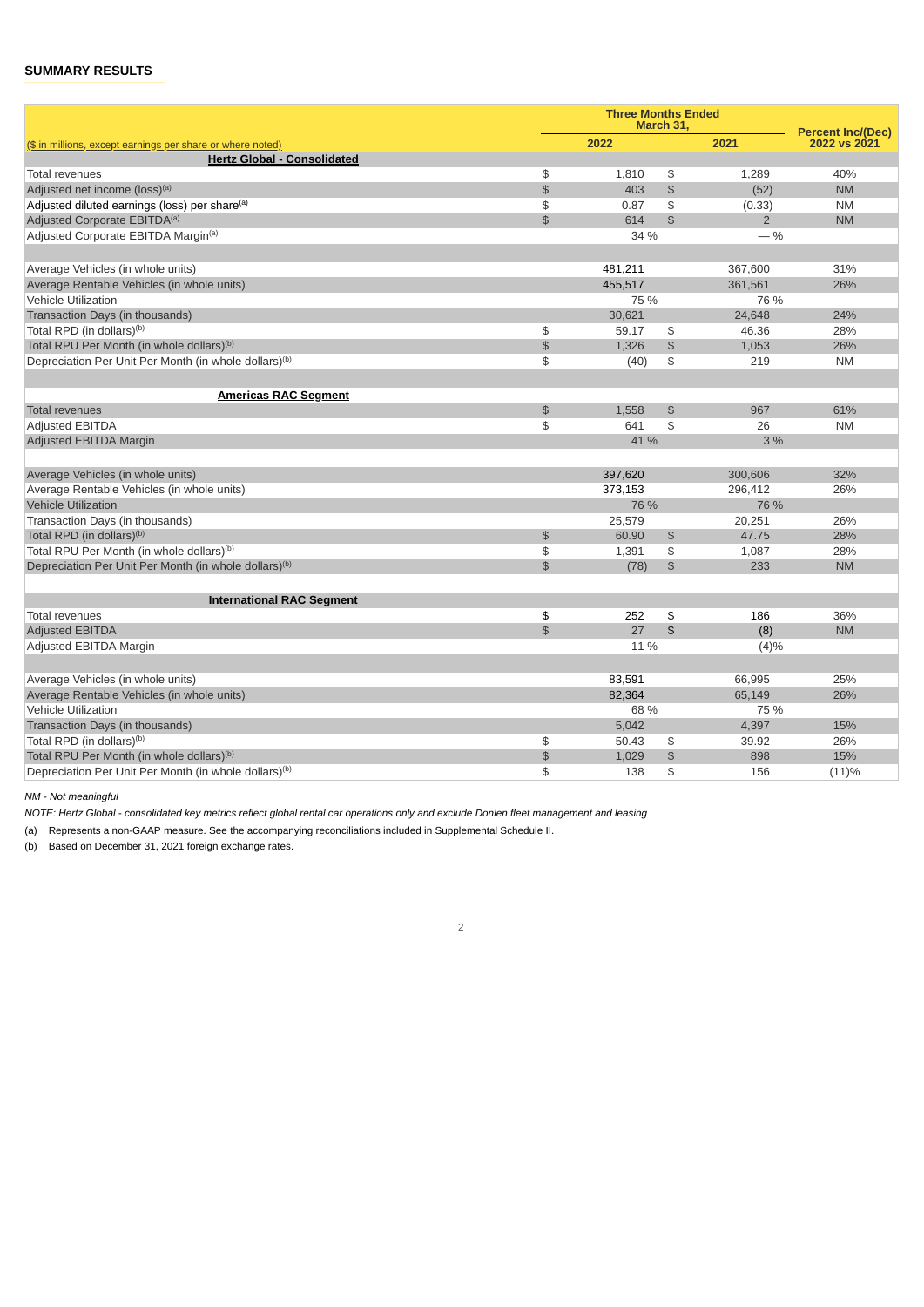#### **LIQUIDITY AND CAPITAL RESOURCES**

During the first quarter 2022, the Company repurchased 35 million shares of its common stock for an aggregate price of \$722 million. Between April 1, 2022 and April 21, 2022, the Company repurchased 3 million shares of Hertz Global's common stock for an aggregate purchase price of \$70 million. As of April 21, 2022, \$800 million remains available for share repurchases under the Board-approved plan.

During the first quarter 2022, the Company issued multiple series of medium-term fixed rate rental car asset backed notes for \$2.5 billion. The net proceeds from the issuances were used to repay amounts outstanding on certain of the Company's variable rate rental car asset backed notes and for the future acquisition or refinancing of vehicles. Also, the Series 2021-A variable funding notes were amended to increase the maximum principal amount to \$3.2 billion.

During the first quarter 2022, the Company amended its First Lien RCF to increase commitments from \$1.3 billion to \$1.5 billion, increase the sublimit for letters of credit from \$1.1 billion to \$1.4 billion and to revise the interest benchmark from a USD London Inter-Bank Offered Rate to a Secured Overnight Funding Rate.

The Company's liquidity position was \$2.7 billion at March 31, 2022, of which \$1.5 billion was unrestricted cash.

#### **EARNINGS WEBCAST INFORMATION**

Hertz Global's live webcast and conference call to discuss its first quarter 2022 results will be held on April 27, 2022, at 5:00 p.m. Eastern Time. The conference call will be broadcast live in listen-only mode on the company's investor relations website at IR.Hertz.com. If you would like to ask a question, the dial in number for the conference call is (800) 924-0350; access code 7595076. Investors are encouraged to dial-in approximately 10 minutes prior to the call. A web replay will remain available on the website for approximately one year. The earnings release and related supplemental schedules containing the reconciliations of non-GAAP measures will be available on the Hertz website, IR.Hertz.com.

#### **UNAUDITED FINANCIAL DATA, SUPPLEMENTAL SCHEDULES, NON-GAAP MEASURES AND DEFINITIONS \_\_\_\_\_\_\_\_\_\_\_\_\_\_\_\_\_\_\_\_\_\_\_\_\_\_\_\_\_\_\_\_\_\_\_\_\_\_\_\_\_\_\_\_\_\_\_\_\_\_\_\_\_\_\_\_\_\_\_\_\_\_\_\_\_\_\_\_\_\_\_\_\_\_\_\_\_\_\_\_\_\_\_\_\_\_\_\_\_\_\_\_\_\_\_\_\_\_\_\_\_\_\_\_\_\_\_\_\_\_\_\_\_\_\_\_\_\_\_\_\_\_\_\_\_\_\_\_\_\_\_\_\_\_\_\_\_\_\_\_\_\_\_\_\_\_\_\_\_\_\_\_\_**

Following is selected financial data of Hertz Global. Also included are Supplemental Schedules, which are provided to present segment results, and reconciliations of non-GAAP measures to their most comparable GAAP measure. Following the Supplement Schedules, the Company provides definitions for terminology used throughout the earnings release and provides the usefulness of non-GAAP measures to investors and additional purposes for which management uses such measures.

In the first quarter of 2022, the Company began using Average Rentable Vehicles when calculating Available Car Days, Total RPU and Utilization instead of Average Vehicles. Average Rentable Vehicles excludes vehicles for sale on the Company's retail lots or actively in the process of being sold through other disposition channels. Prior periods have been restated to conform with the revisions, as appropriate.

### **ABOUT HERTZ**

The Hertz Corporation, a subsidiary of Hertz Global Holdings, Inc., operates the Hertz, Dollar and Thrifty vehicle rental brands throughout North America, Europe, the Caribbean, Latin America, Africa, the Middle East, Asia, Australia and New Zealand. The Hertz Corporation is one of the largest worldwide vehicle rental companies, and the Hertz brand is one of the most recognized globally. Additionally, The Hertz Corporation owns and operates the Firefly vehicle rental brand and Hertz 24/7 car sharing business in international markets and sells vehicles through Hertz Car Sales. For more information about The Hertz Corporation, visit www.hertz.com.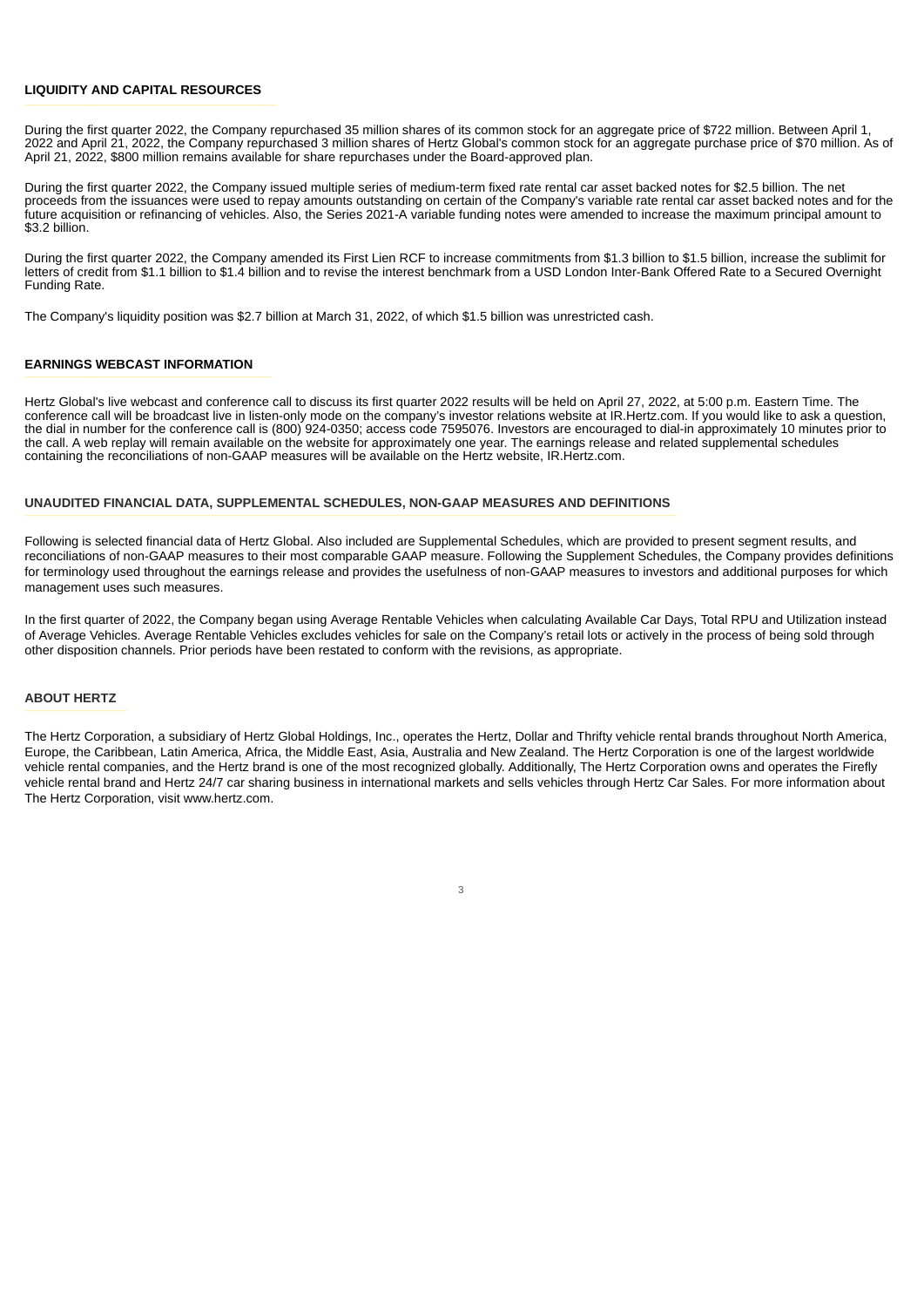### **CAUTIONARY NOTE REGARDING FORWARD-LOOKING STATEMENTS**

Certain statements contained or incorporated by reference in this release, and in related comments by the Company's management, include "forwardlooking statements." Forward-looking statements include information concerning the Company's liquidity and its possible or assumed future results of operations, including descriptions of its business strategies. These statements often include words such as "believe," "expect," "project," "potential," "anticipate," "intend," "plan," "estimate," "seek," "will," "may," "would," "should," "could," "forecasts," "guidance" or similar expressions. These statements are based on certain assumptions that the Company has made in light of its experience in the industry as well as its perceptions of historical trends, current conditions, expected future developments and other factors it believes are appropriate in these circumstances. The Company believes these judgments are reasonable, but you should understand that these statements are not guarantees of performance or results, and that the Company's actual results could differ materially from those expressed in the forward-looking statements due to a variety of important factors, both positive and negative, that may be revised or supplemented in subsequent reports on Form 10-K, 10-Q and 8-K filed or furnished to the SEC.

Important factors that could affect the Company's actual results and cause them to differ materially from those expressed in forward-looking statements include, among other things:

- the length and severity of COVID-19 and the impact on the Company's vehicle rental business as a result of travel restrictions and business closures or disruptions, as well as the impact on its employee retention and talent management strategies;
- the impact of macroeconomic conditions resulting in inflationary cost pressures resulting in labor and supply chain constraints and *increased vehicle acquisition costs, among others;*
- the Company's ability to purchase adequate supplies of competitively priced vehicles at a reasonable cost as a result of the continuing *global semiconductor microchip manufacturing shortage (the "Chip Shortage") and other raw material supply constraints;*
- the impact of the conflict between Russia and Ukraine on supply chains and raw materials for the automotive industry and uncertainty on *overall consumer sentiment and travel demand, especially in Europe;*
- the impact on the value of the Company's non-program vehicles upon disposition when the Chip Shortage and other raw material supply *constraints are alleviated;*
- *• the Company's ability to attract and retain key employees;*
- *• levels of travel demand, particularly business and leisure travel in the U.S. and in global markets;*
- significant changes in the competitive environment and the effect of competition in the Company's markets on rental volume and pricing;
- *• occurrences that disrupt rental activity during the Company's peak periods;*
- the Company's ability to accurately estimate future levels of rental activity and adjust the number and mix of vehicles used in its rental *operations accordingly;*
- the Company's ability to implement its business strategy, including its ability to implement plans to support a large scale electric vehicle *fleet and to play a central role in the modern mobility ecosystem;*
- *• the Company's ability to adequately respond to changes in technology, customer demands and market competition;*
- the mix of program and non-program vehicles in the Company's fleet can lead to increased exposure to residual risk;
- the Company's ability to dispose of vehicles in the used-vehicle market and use the proceeds of such sales to acquire new vehicles;
- financial instability of the manufacturers of the Company's vehicles, which could impact its ability to fulfill obligations under repurchase or *guaranteed depreciation programs;*
- an increase in the Company's vehicle costs or disruption to its rental activity due to safety recalls by the manufacturers of its vehicles;

 $\overline{A}$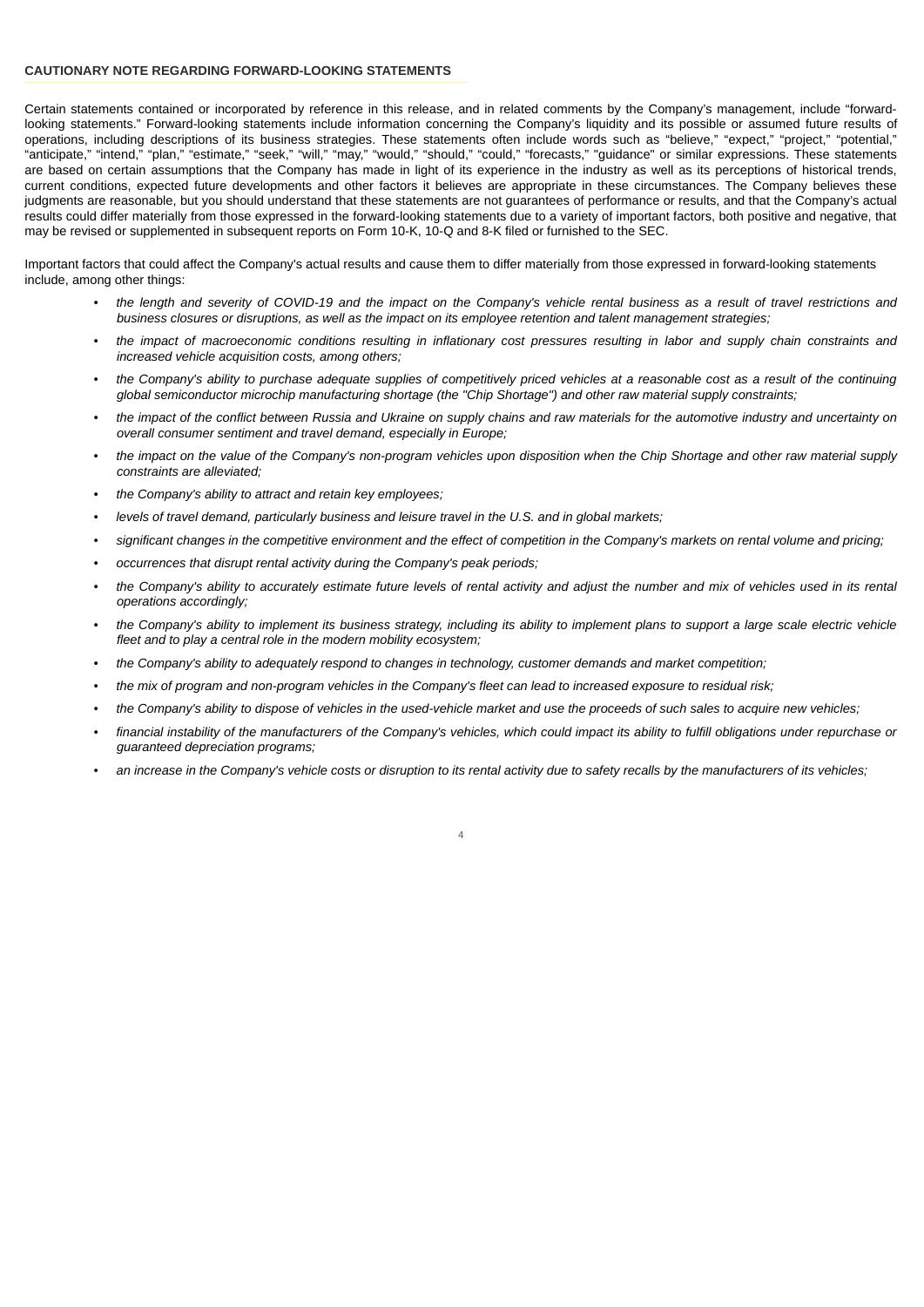- the Company's access to third-party distribution channels and related prices, commission structures and transaction volumes;
- the Company's ability to offer an excellent customer experience, retain and increase customer loyalty and market share;
- the Company's ability to maintain its network of leases and vehicle rental concessions at airports in the U.S. and internationally;
- the Company's ability to maintain favorable brand recognition and a coordinated branding and portfolio strategy;
- major disruption in the Company's communication or centralized information networks or a failure to maintain, upgrade and consolidate its *information technology systems;*
- the Company's ability to prevent the misuse or theft of information it possesses, including as a result of cyber security breaches and other *security threats, as well as its ability to comply with privacy regulations;*
- risks associated with operating in many different countries, including the risk of a violation or alleged violation of applicable anti-corruption or anti-bribery laws and the Company's ability to repatriate cash from non-U.S. affiliates without adverse tax consequences;
- *• the Company's ability to utilize its net operating loss carryforwards;*
- risks relating to tax laws, including those that affect the Company's ability to deduct certain business interest expenses and offset *previously-deferred tax gains, as well as any adverse determinations or rulings by tax authorities;*
- changes in laws, regulations, policies or other activities of governments, agencies and similar organizations, including those related to *accounting principles, that affect the Company's operations, its costs or applicable tax rates;*
- *the recoverability of the Company's goodwill and indefinite-lived intangible assets when performing impairment analysis;*
- costs and risks associated with potential litigation and investigations, compliance with and changes in laws and regulations and potential *exposures under environmental laws and regulations; and*
- the availability of additional or continued sources of financing for the Company's revenue earning vehicles and to refinance its existing *indebtedness.*

Additional information concerning these and other factors can be found in the Company's filings with the SEC, including its Annual Reports on Form 10-K, Quarterly Reports on Form 10-Q and Current Reports on Form 8-K.

You should not place undue reliance on forward-looking statements. All forward-looking statements attributable to the Company or persons acting on its behalf are expressly qualified in their entirety by the foregoing cautionary statements. All such statements speak only as of the date of this release, and, except as required by law, the Company undertakes no obligation to update or revise publicly any forward-looking statements, whether as a result of new information, future events or otherwise.

5

 $\mathcal{L}_\mathcal{L} = \mathcal{L}_\mathcal{L} = \mathcal{L}_\mathcal{L} = \mathcal{L}_\mathcal{L} = \mathcal{L}_\mathcal{L} = \mathcal{L}_\mathcal{L} = \mathcal{L}_\mathcal{L} = \mathcal{L}_\mathcal{L} = \mathcal{L}_\mathcal{L} = \mathcal{L}_\mathcal{L} = \mathcal{L}_\mathcal{L} = \mathcal{L}_\mathcal{L} = \mathcal{L}_\mathcal{L} = \mathcal{L}_\mathcal{L} = \mathcal{L}_\mathcal{L} = \mathcal{L}_\mathcal{L} = \mathcal{L}_\mathcal{L}$ 

**CONTACTS** Hertz Investor Relations: Hertz Media Relations:

investorrelations@hertz.com mediarelations@hertz.com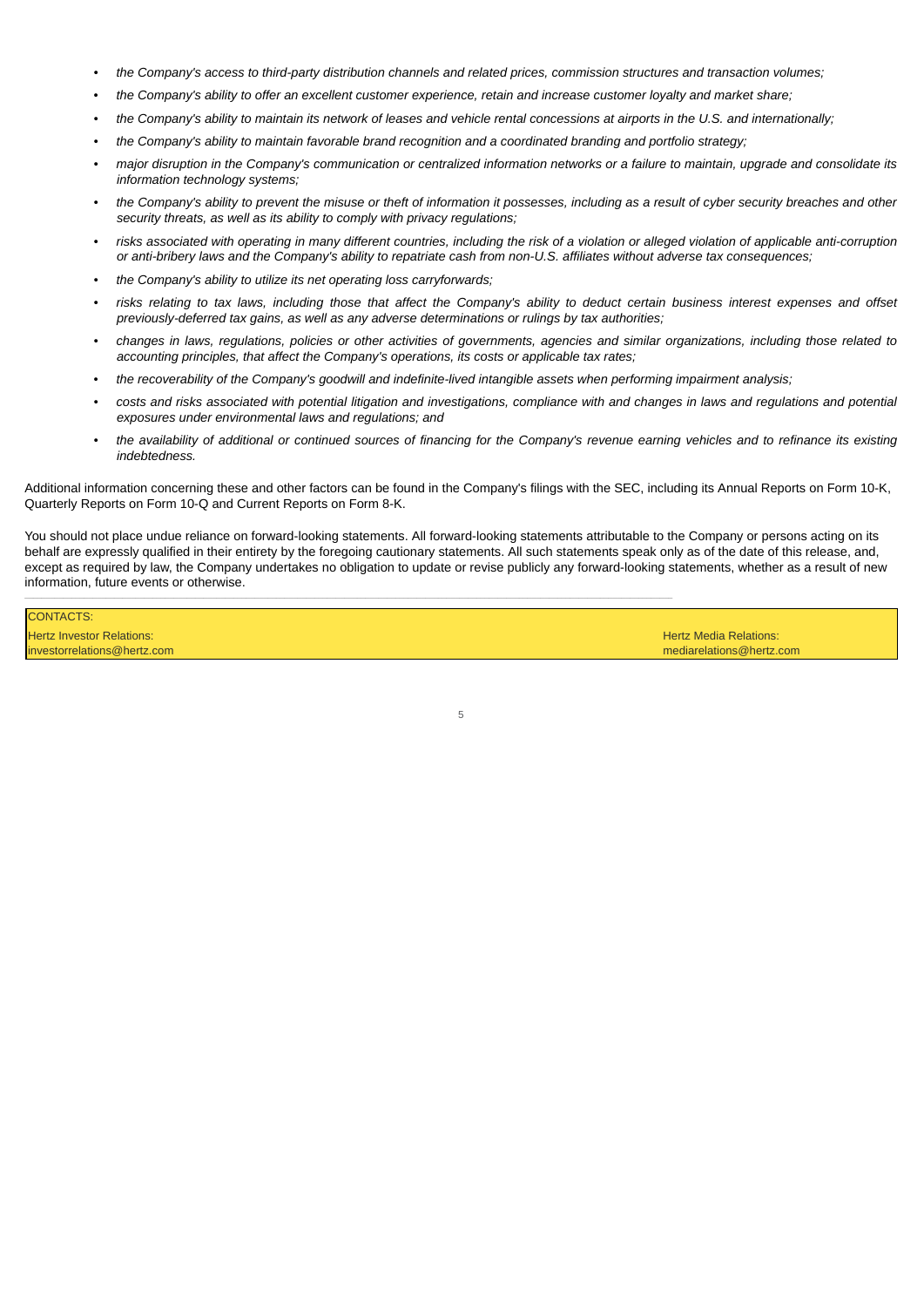# **UNAUDITED FINANCIAL INFORMATION \_\_\_\_\_\_\_\_\_\_\_\_\_\_\_\_\_\_\_\_\_\_\_\_\_\_\_\_\_\_\_\_\_\_\_\_\_\_\_\_\_\_\_\_\_\_\_\_\_\_\_\_\_\_\_\_\_\_\_\_**

*UNAUDITED CONSOLIDATED STATEMENTS OF OPERATIONS*

|                                                                 |                         | <b>Three Months Ended</b><br>March 31, |              |
|-----------------------------------------------------------------|-------------------------|----------------------------------------|--------------|
| (In millions, except per share data)                            | 2022                    |                                        | 2021         |
| Revenues                                                        | 1,810<br>$\mathfrak{S}$ | $\frac{3}{2}$                          | 1,289        |
| Expenses:                                                       |                         |                                        |              |
| Direct vehicle and operating                                    | 1,053                   |                                        | 778          |
| Depreciation of revenue earning vehicles and lease charges, net |                         | (59)                                   | 243          |
| Depreciation and amortization of non-vehicle assets             |                         | 33                                     | 54           |
| Selling, general and administrative                             |                         | 235                                    | 151          |
| Interest expense, net:                                          |                         |                                        |              |
| Vehicle                                                         |                         | 5                                      | 104          |
| Non-vehicle                                                     |                         | 39                                     | 44           |
| Total interest expense, net                                     |                         | 44                                     | 148          |
| Other (income) expense, net                                     |                         | (2)                                    | (3)          |
| Reorganization items, net                                       |                         |                                        | 42           |
| (Gain) from the sale of a business                              |                         |                                        | (392)        |
| Change in fair value of Public Warrants                         |                         | (50)                                   |              |
| Total expenses                                                  | 1,254                   |                                        | 1,021        |
| Income (loss) before income taxes                               |                         | 556                                    | 268          |
| Income tax (provision) benefit                                  | (130)                   |                                        | (79)         |
| Net income (loss)                                               |                         | 426                                    | 189          |
| Net (income) loss attributable to noncontrolling interests      |                         |                                        | $\mathbf{1}$ |
| Net income (loss) attributable to Hertz Global                  |                         | 426<br>\$                              | 190          |
| Weighted average number of shares outstanding:                  |                         |                                        |              |
| <b>Basic</b>                                                    |                         | 432                                    | 156          |
| <b>Diluted</b>                                                  |                         | 461                                    | 157          |
| Earnings (loss) per share:                                      |                         |                                        |              |
| <b>Basic</b>                                                    | $\mathfrak{S}$<br>0.99  | \$                                     | 1.22         |
| <b>Diluted</b>                                                  | \$<br>0.82              | \$                                     | 1.21         |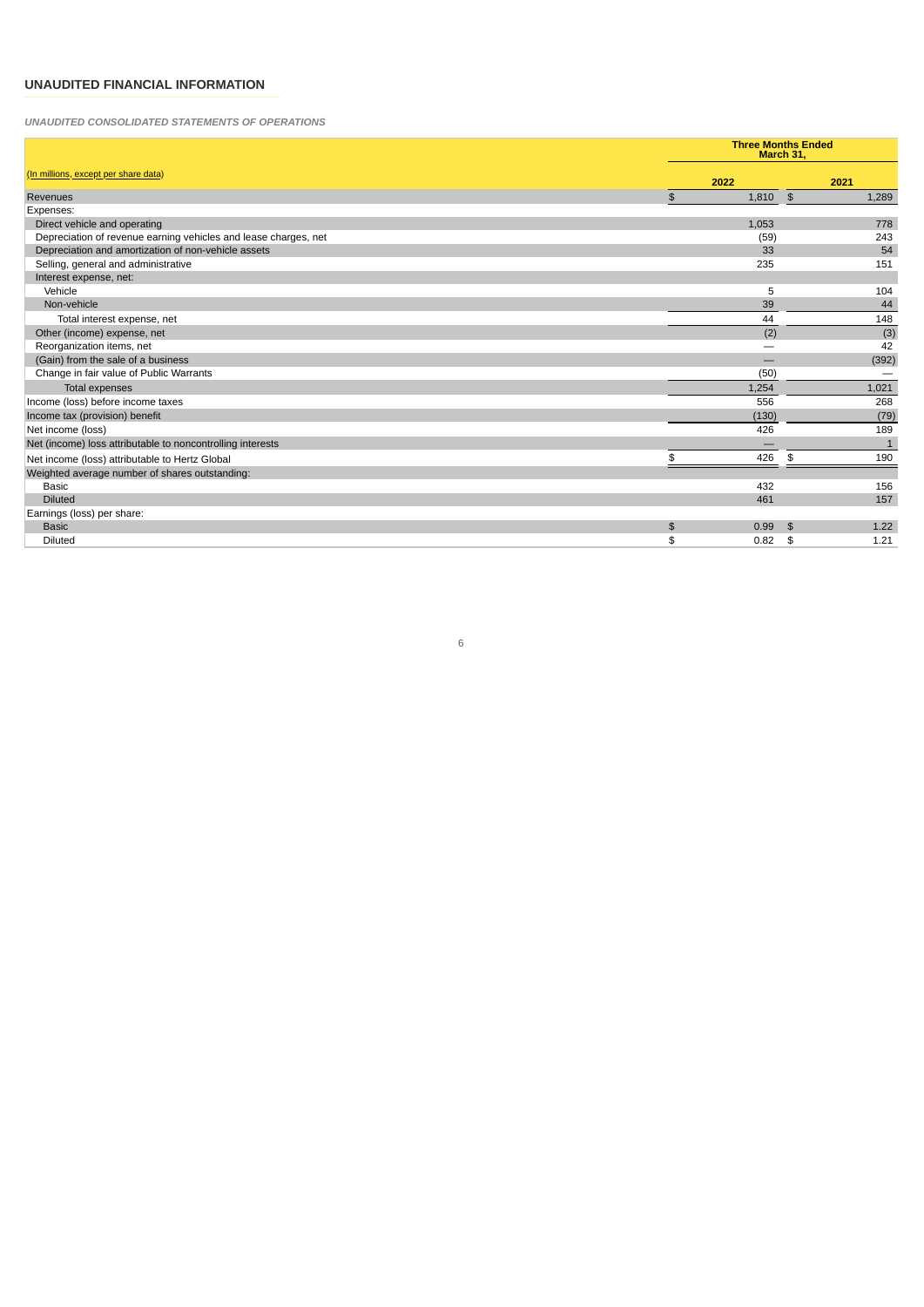#### *UNAUDITED CONSOLIDATED BALANCE SHEETS*

| (In millions, except par value and share data)                                                                                                            | March 31, 2022             | <b>December 31, 2021</b> |
|-----------------------------------------------------------------------------------------------------------------------------------------------------------|----------------------------|--------------------------|
| <b>ASSETS</b>                                                                                                                                             |                            |                          |
| Cash and cash equivalents                                                                                                                                 | \$<br>1,521                | 2,258<br>\$              |
| Restricted cash and cash equivalents:                                                                                                                     |                            |                          |
| Vehicle                                                                                                                                                   | 301                        | 77                       |
| Non-vehicle                                                                                                                                               | 300                        | 316                      |
| Total restricted cash and cash equivalents                                                                                                                | 601                        | 393                      |
| Total cash and cash equivalents and restricted cash and cash equivalents                                                                                  | 2.122                      | 2,651                    |
| Receivables:                                                                                                                                              |                            |                          |
| Vehicle                                                                                                                                                   | 93                         | 62                       |
| Non-vehicle, net of allowance of \$45 and \$48, respectively                                                                                              | 707                        | 696                      |
| Total receivables, net                                                                                                                                    | 800                        | 758                      |
| Prepaid expenses and other assets                                                                                                                         | 1.331                      | 1.017                    |
| Revenue earning vehicles:                                                                                                                                 |                            |                          |
| Vehicles                                                                                                                                                  | 12.118                     | 10,836                   |
| Less: accumulated depreciation                                                                                                                            | (1, 554)                   | (1,610)                  |
| Total revenue earning vehicles, net                                                                                                                       | 10,564                     | 9,226                    |
| Property and equipment, net                                                                                                                               | 611                        | 608                      |
| Operating lease right-of-use assets                                                                                                                       | 1,566                      | 1,566                    |
| Intangible assets, net                                                                                                                                    | 2,903                      | 2,912                    |
| Goodwill                                                                                                                                                  | 1.044                      | 1,045                    |
| <b>Total assets</b>                                                                                                                                       | $\frac{1}{2}$<br>20,941    | $\frac{1}{2}$<br>19,783  |
| LIABILITIES AND STOCKHOLDERS' EQUITY                                                                                                                      |                            |                          |
| Accounts payable:                                                                                                                                         |                            |                          |
| Vehicle                                                                                                                                                   | \$<br>109                  | \$<br>56                 |
| Non-vehicle                                                                                                                                               | 566                        | 516                      |
| Total accounts payable                                                                                                                                    | 675                        | 572                      |
| <b>Accrued liabilities</b>                                                                                                                                | 939                        | 863                      |
| Accrued taxes, net                                                                                                                                        | 188                        | 157                      |
| Debt:                                                                                                                                                     |                            |                          |
| Vehicle                                                                                                                                                   | 9,098                      | 7,921                    |
| Non-vehicle                                                                                                                                               | 2,984                      | 2,986                    |
| <b>Total debt</b>                                                                                                                                         | 12,082                     | 10,907                   |
| <b>Public Warrants</b>                                                                                                                                    | 1,272                      | 1,324                    |
| Operating lease liabilities                                                                                                                               | 1,502                      | 1,510                    |
| Self-insured liabilities                                                                                                                                  | 468                        | 463                      |
| Deferred income taxes, net                                                                                                                                | 1.113                      | 1,010                    |
| <b>Total liabilities</b>                                                                                                                                  | 18,239                     | 16,806                   |
| Commitments and contingencies<br>Stockholders' equity:                                                                                                    |                            |                          |
| Preferred stock, \$0.01 par value, no shares issued and outstanding                                                                                       |                            |                          |
| Common stock, \$0.01 par value, 477,673,065 and 477,233,278 shares issued, respectively, and 415,256,346 and 449,782,424 shares outstanding, respectively | 5                          | 5                        |
| Treasury stock, at cost, 62,416,719 and 27,450,854 common shares, respectively                                                                            | (1, 430)                   | (708)                    |
| Additional paid-in capital                                                                                                                                | 6,237                      | 6,209                    |
| Retained earnings (Accumulated deficit)                                                                                                                   | (1,889)                    | (2, 315)                 |
| Accumulated other comprehensive income (loss)                                                                                                             | (221)                      | (214)                    |
| Total stockholders' equity                                                                                                                                | 2,702                      | 2,977                    |
|                                                                                                                                                           | $$\mathfrak{F}$$<br>20,941 | 19,783<br>$\frac{1}{2}$  |
| Total liabilities and stockholders' equity                                                                                                                |                            |                          |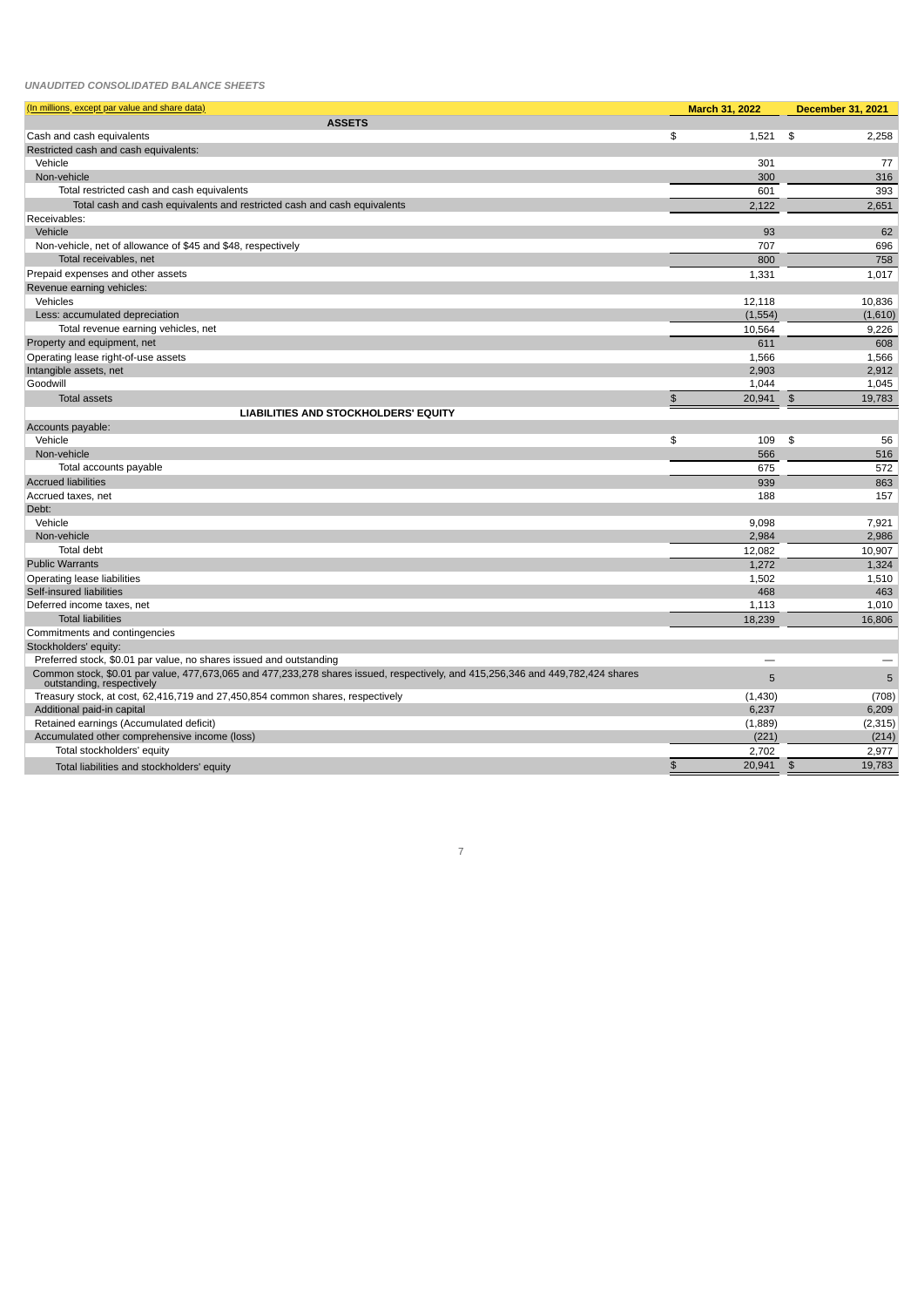#### *UNAUDITED CONSOLIDATED STATEMENTS OF CASH FLOWS*

|                                                                                                                        | <b>Three Months Ended</b> | March 31, |                          |
|------------------------------------------------------------------------------------------------------------------------|---------------------------|-----------|--------------------------|
| (In millions)                                                                                                          | 2022                      |           | 2021                     |
| Cash flows from operating activities:                                                                                  |                           |           |                          |
| Net income (loss)                                                                                                      | \$<br>426                 | \$        | 189                      |
| Adjustments to reconcile net income (loss) to net cash provided by (used in) operating activities:                     |                           |           |                          |
| Depreciation and reserves for revenue earning vehicles                                                                 | (20)                      |           | 275                      |
| Depreciation and amortization, non-vehicle                                                                             | 33                        |           | 54                       |
| Amortization of deferred financing costs and debt discount (premium)                                                   | 11                        |           | 34                       |
| Stock-based compensation charges                                                                                       | 28                        |           | $\overline{2}$           |
| Provision for receivables allowance                                                                                    | 13                        |           | 29                       |
| Deferred income taxes, net                                                                                             | 103                       |           | 62                       |
| Reorganization items, net                                                                                              |                           |           | (15)                     |
| (Gain) loss from the sale of a business                                                                                |                           |           | (392)                    |
| Change in fair value of Public Warrants                                                                                | (50)                      |           |                          |
| (Gain) loss on financial instruments                                                                                   | (44)                      |           | $\mathbf{1}$             |
| Other                                                                                                                  | (1)                       |           | (2)                      |
| Changes in assets and liabilities:                                                                                     |                           |           |                          |
| Non-vehicle receivables                                                                                                | (43)                      |           | (73)                     |
| Prepaid expenses and other assets                                                                                      | (40)                      |           | (87)                     |
| Operating lease right-of-use assets                                                                                    | 72                        |           | 78                       |
| Non-vehicle accounts payable                                                                                           | 51                        |           | 40                       |
| <b>Accrued liabilities</b>                                                                                             | 124                       |           | 62                       |
| Accrued taxes, net                                                                                                     | 30                        |           | 36                       |
| Operating lease liabilities                                                                                            | (80)                      |           | (78)                     |
| Self-insured liabilities                                                                                               | 8                         |           | (15)                     |
| Net cash provided by (used in) operating activities                                                                    | 621                       |           | 200                      |
| Cash flows from investing activities:                                                                                  |                           |           |                          |
| Revenue earning vehicles expenditures                                                                                  | (2,985)                   |           | (1,517)                  |
| Proceeds from disposal of revenue earning vehicles                                                                     | 1.471                     |           | 686                      |
| Non-vehicle capital asset expenditures                                                                                 | (30)                      |           | (9)                      |
| Proceeds from non-vehicle capital assets disposed of or to be disposed of                                              | $\mathbf{1}$              |           | $\overline{4}$           |
| Collateral returned in exchange for letters of credit                                                                  | 17                        |           | $\qquad \qquad -$        |
| Return of (investment in) equity investments                                                                           | (15)                      |           | $\equiv$                 |
| Proceeds from the sale of a business, net of cash sold                                                                 |                           |           | 818                      |
| Net cash provided by (used in) investing activities                                                                    | (1, 541)                  |           | (18)                     |
| Cash flows from financing activities:                                                                                  |                           |           |                          |
| Proceeds from issuance of vehicle debt                                                                                 | 4,680                     |           | 1,096                    |
| Repayments of vehicle debt                                                                                             | (3, 492)                  |           | (946)                    |
| Proceeds from issuance of non-vehicle debt                                                                             |                           |           | 560                      |
| Repayments of non-vehicle debt                                                                                         | (5)                       |           | (1)                      |
| Payment of financing costs                                                                                             | (24)                      |           | (7)                      |
| Proceeds from exercises of Public Warrants                                                                             | 3                         |           | $\sim$                   |
| Contributions from (distributions to) noncontrolling interests                                                         | $\equiv$                  |           | (10)                     |
| Share repurchases                                                                                                      | (766)                     |           | $\overline{\phantom{m}}$ |
| Other                                                                                                                  | (4)                       |           |                          |
| Net cash provided by (used in) financing activities                                                                    | 392                       |           | 692                      |
| Effect of foreign currency exchange rate changes on cash and cash equivalents and restricted cash and cash equivalents | (1)                       |           | (12)                     |
| Net increase (decrease) in cash and cash equivalents and restricted cash and cash equivalents during the period        | (529)                     |           | 862                      |
| Cash and cash equivalents and restricted cash and cash equivalents at beginning of period <sup>(a)</sup>               | 2,651                     |           | 1,578                    |
|                                                                                                                        |                           |           |                          |
| Cash and cash equivalents and restricted cash and cash equivalents at end of period                                    | \$<br>2,122               | \$        | 2,440                    |

(a) Amounts include cash and cash equivalents and restricted cash and cash equivalents of Donlen which were held for sale as of December 31, 2020.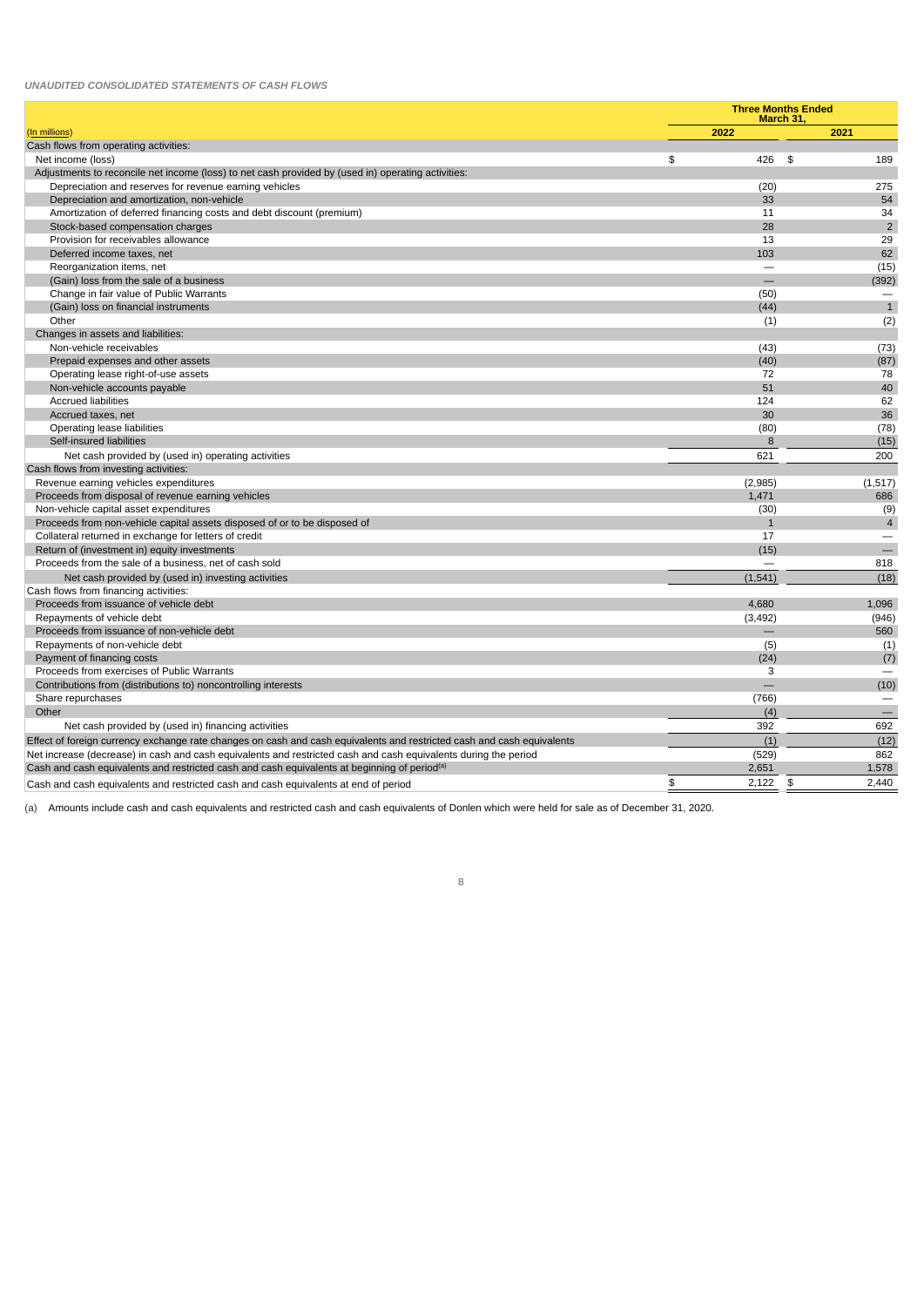# **HERTZ GLOBAL HOLDINGS, INC. CONDENSED STATEMENT OF OPERATIONS BY SEGMENT Unaudited**

|                                                                    | Three Months Ended March 31, 2022 |                                                                                                                                                           |                |                                    |    |                |                                | Three Months Ended March 31, 2021 |    |                               |    |      |    |                |           |    |       |
|--------------------------------------------------------------------|-----------------------------------|-----------------------------------------------------------------------------------------------------------------------------------------------------------|----------------|------------------------------------|----|----------------|--------------------------------|-----------------------------------|----|-------------------------------|----|------|----|----------------|-----------|----|-------|
| (In millions)                                                      |                                   | <b>International</b><br><b>Hertz</b><br><b>Americas</b><br><b>Americas</b><br><b>Global</b><br><b>RAC</b><br><b>RAC</b><br><b>RAC</b><br><b>Corporate</b> |                | <b>International</b><br><b>RAC</b> |    |                | <b>All other</b><br>operations | <b>Corporate</b>                  |    | <b>Hertz</b><br><b>Global</b> |    |      |    |                |           |    |       |
| Revenues                                                           | \$                                | 1,558                                                                                                                                                     | $$\mathbb{S}$$ | 252                                | \$ |                | \$                             | 1,810                             | \$ | 967                           | \$ | 186  | \$ | 136            | \$        | \$ | 1,289 |
| Expenses:                                                          |                                   |                                                                                                                                                           |                |                                    |    |                |                                |                                   |    |                               |    |      |    |                |           |    |       |
| Direct vehicle and operating                                       |                                   | 903                                                                                                                                                       |                | 151                                |    | (1)            |                                | 1,053                             |    | 641                           |    | 124  |    | 5              | 8         |    | 778   |
| Depreciation of revenue earning vehicles and lease charges,<br>net |                                   | (93)                                                                                                                                                      |                | 34                                 |    |                |                                | (59)                              |    | 210                           |    | 33   |    |                |           |    | 243   |
| Depreciation and amortization of non-vehicle assets                |                                   | 26                                                                                                                                                        |                | 3                                  |    | $\overline{4}$ |                                | 33                                |    | 44                            |    | 5    |    | $\overline{2}$ | 3         |    | 54    |
| Selling, general and administrative                                |                                   | 86                                                                                                                                                        |                | 42                                 |    | 107            |                                | 235                               |    | 52                            |    | 32   |    | 10             | 57        |    | 151   |
| Interest expense, net:                                             |                                   |                                                                                                                                                           |                |                                    |    |                |                                |                                   |    |                               |    |      |    |                |           |    |       |
| Vehicle                                                            |                                   | 2                                                                                                                                                         |                | 3                                  |    |                |                                | 5                                 |    | 72                            |    | 20   |    | 12             |           |    | 104   |
| Non-vehicle                                                        |                                   | (8)                                                                                                                                                       |                |                                    |    | 47             |                                | 39                                |    | (2)                           |    |      |    |                | 44        |    | 44    |
| Total interest expense, net                                        |                                   | (6)                                                                                                                                                       |                | 3                                  |    | 47             |                                | 44                                |    | 70                            |    | 21   |    | 13             | 44        |    | 148   |
| Other (income) expense, net                                        |                                   | (1)                                                                                                                                                       |                | (3)                                |    | $\overline{2}$ |                                | (2)                               |    | (1)                           |    |      |    | –              | (2)       |    | (3)   |
| Reorganization items, net                                          |                                   |                                                                                                                                                           |                |                                    |    |                |                                |                                   |    | (14)                          |    |      |    | (1)            | 57        |    | 42    |
| (Gain) from the sale of a business                                 |                                   |                                                                                                                                                           |                |                                    |    |                |                                |                                   |    |                               |    |      |    |                | (392)     |    | (392) |
| Change in fair value of Public Warrants                            |                                   |                                                                                                                                                           |                |                                    |    | (50)           |                                | (50)                              |    |                               |    | --   |    | —              |           |    |       |
| <b>Total expenses</b>                                              |                                   | 915                                                                                                                                                       |                | 230                                |    | 109            |                                | 1,254                             |    | 1,002                         |    | 215  |    | 29             | (225)     |    | 1,021 |
| Income (loss) before income taxes                                  |                                   | 643                                                                                                                                                       | \$             | 22                                 | \$ | (109)          |                                | 556                               | \$ | (35)                          | \$ | (29) | \$ | 107            | \$<br>225 |    | 268   |
| Income tax (provision) benefit                                     |                                   |                                                                                                                                                           |                |                                    |    |                |                                | (130)                             |    |                               |    |      |    |                |           |    | (79)  |
| Net income (loss)                                                  |                                   |                                                                                                                                                           |                |                                    |    |                |                                | 426                               |    |                               |    |      |    |                |           |    | 189   |
| Net (income) loss attributable to noncontrolling interests         |                                   |                                                                                                                                                           |                |                                    |    |                |                                |                                   |    |                               |    |      |    |                |           |    |       |
| Net income (loss) attributable to Hertz Global                     |                                   |                                                                                                                                                           |                |                                    |    |                |                                | 426                               |    |                               |    |      |    |                |           |    | 190   |

NOTE: Effective in the second quarter of 2021, as a result of the sale of the Company's Donlen fleet management and leasing business on March 30, 2021, the All Other Operations reportable<br>segment, which consisted primarily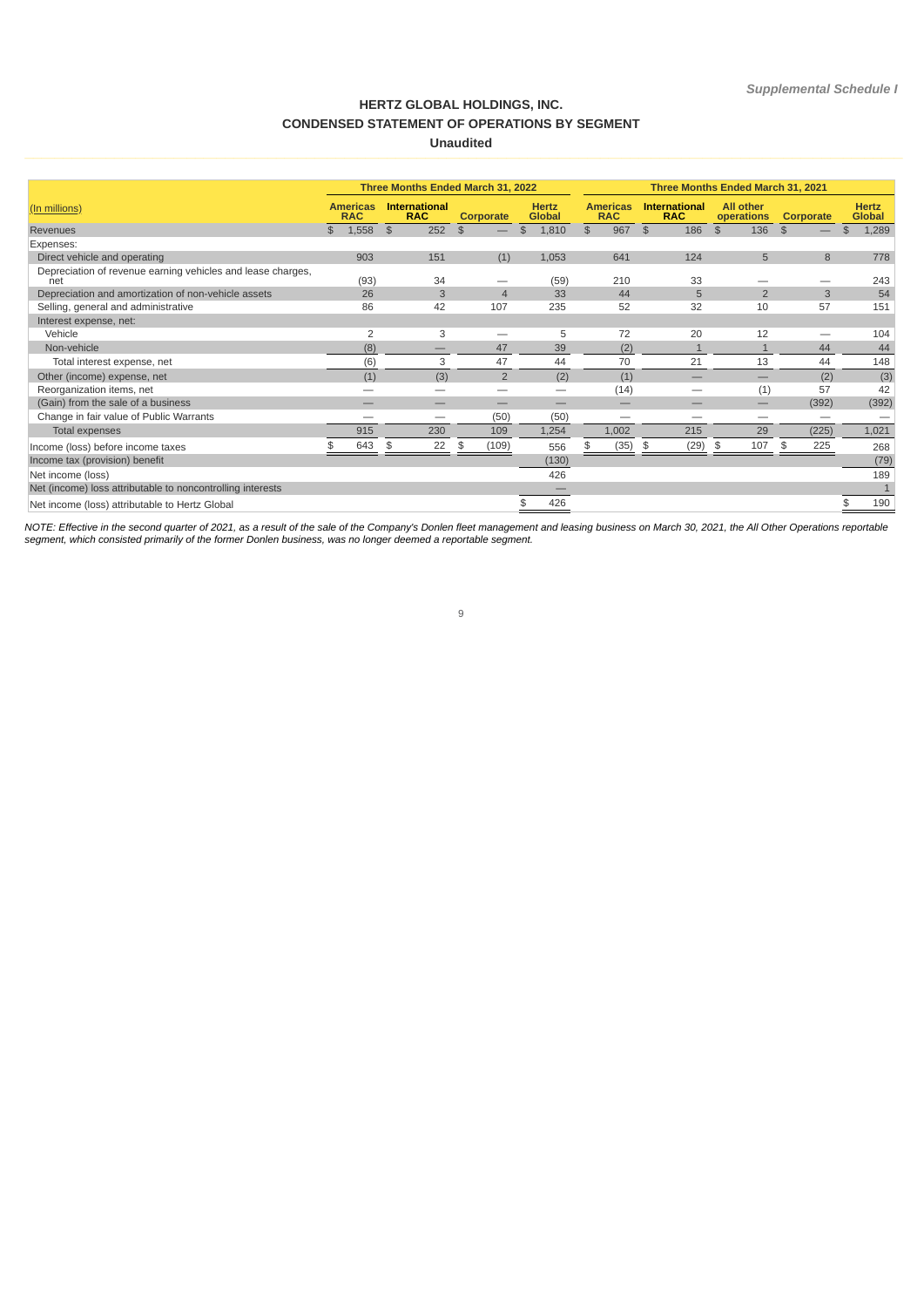### **HERTZ GLOBAL HOLDINGS, INC.**

#### **RECONCILIATION OF GAAP TO NON-GAAP MEASURE - ADJUSTED NET INCOME (LOSS), ADJUSTED DILUTED EARNINGS (LOSS) PER SHARE AND**

#### **ADJUSTED CORPORATE EBITDA**

**Unaudited**

|                                                                             |                | March 31,       | <b>Three Months Ended</b>       |
|-----------------------------------------------------------------------------|----------------|-----------------|---------------------------------|
| (In millions, except per share data)                                        |                | 2022            | 2021                            |
| Adjusted Net Income (Loss) and Adjusted Diluted Earnings (Loss) Per Share:  |                |                 |                                 |
| Net income (loss) attributable to Hertz Global                              | \$             | 426             | 190<br>\$                       |
| Adjustments:                                                                |                |                 |                                 |
| Income tax provision (benefit)                                              |                | 130             | 79                              |
| Vehicle and non-vehicle debt-related charges <sup>(a)(n)</sup>              |                | 12              | 35                              |
| Restructuring and restructuring related charges <sup>(b)</sup>              |                | 6               | 12                              |
| Information technology and finance transformation costs <sup>(c)</sup>      |                | (1)             | 6                               |
| Acquisition accounting-related depreciation and amortization <sup>(d)</sup> |                | 1               | 13                              |
| Reorganization items, net <sup>(e)</sup>                                    |                |                 | 42                              |
| Pre-reorganization and non-debtor financing charges <sup>(f)</sup>          |                |                 | 23                              |
| Gain from the Donlen Sale <sup>(g)</sup>                                    |                |                 | (392)                           |
| Unrealized (gains) losses on financial instruments <sup>(h)</sup>           |                | (44)            | $\overline{\phantom{0}}$        |
| Change in fair value of Public Warrants                                     |                | (50)            | $\equiv$                        |
| Other items <sup>(i)(o)</sup>                                               |                | 57              | (87)                            |
| Adjusted pre-tax income (loss) <sup>(j)</sup>                               |                | 537             | (79)                            |
| Income tax (provision) benefit on adjusted pre-tax income (loss) $(k)$      |                | (134)           | 27                              |
| Adjusted Net Income (Loss)                                                  | \$             | 403             | (52)<br>$\frac{3}{2}$           |
| Weighted-average number of diluted shares outstanding                       |                | 461             | 157                             |
| Adjusted Diluted Earnings (Loss) Per Share <sup>(1)</sup>                   | $\mathfrak{P}$ | 0.87            | (0.33)<br>\$                    |
| <b>Adjusted Corporate EBITDA:</b>                                           |                |                 |                                 |
| Net income (loss) attributable to Hertz Global                              | $\mathfrak{P}$ | 426             | 190<br>\$                       |
| Adjustments:                                                                |                |                 |                                 |
| Income tax provision (benefit)                                              |                | 130             | 79                              |
| Non-vehicle depreciation and amortization <sup>(m)</sup>                    |                | 33              | 54                              |
| Non-vehicle debt interest, net                                              |                | 39              | 44                              |
| Vehicle debt-related charges <sup>(a)(n)</sup>                              |                | 7               | 28                              |
| Restructuring and restructuring related charges <sup>(b)</sup>              |                | $6\overline{6}$ | 12                              |
| Information technology and finance transformation costs <sup>(c)</sup>      |                | (1)             | 6                               |
| Reorganization items, net <sup>(e)</sup>                                    |                |                 | 42                              |
| Pre-reorganization and non-debtor financing charges <sup>(f)</sup>          |                |                 | 23                              |
| Gain from the Donlen Sale <sup>(g)</sup>                                    |                |                 | (392)                           |
| Unrealized (gains) losses on financial instruments <sup>(h)</sup>           |                | (44)            |                                 |
| Change in fair value of Public Warrants                                     |                | (50)            |                                 |
| Other items <sup>(i)(p)</sup>                                               |                | 68              | (84)                            |
| <b>Adjusted Corporate EBITDA</b>                                            | \$             | 614             | $\overline{2}$<br>$\frac{3}{2}$ |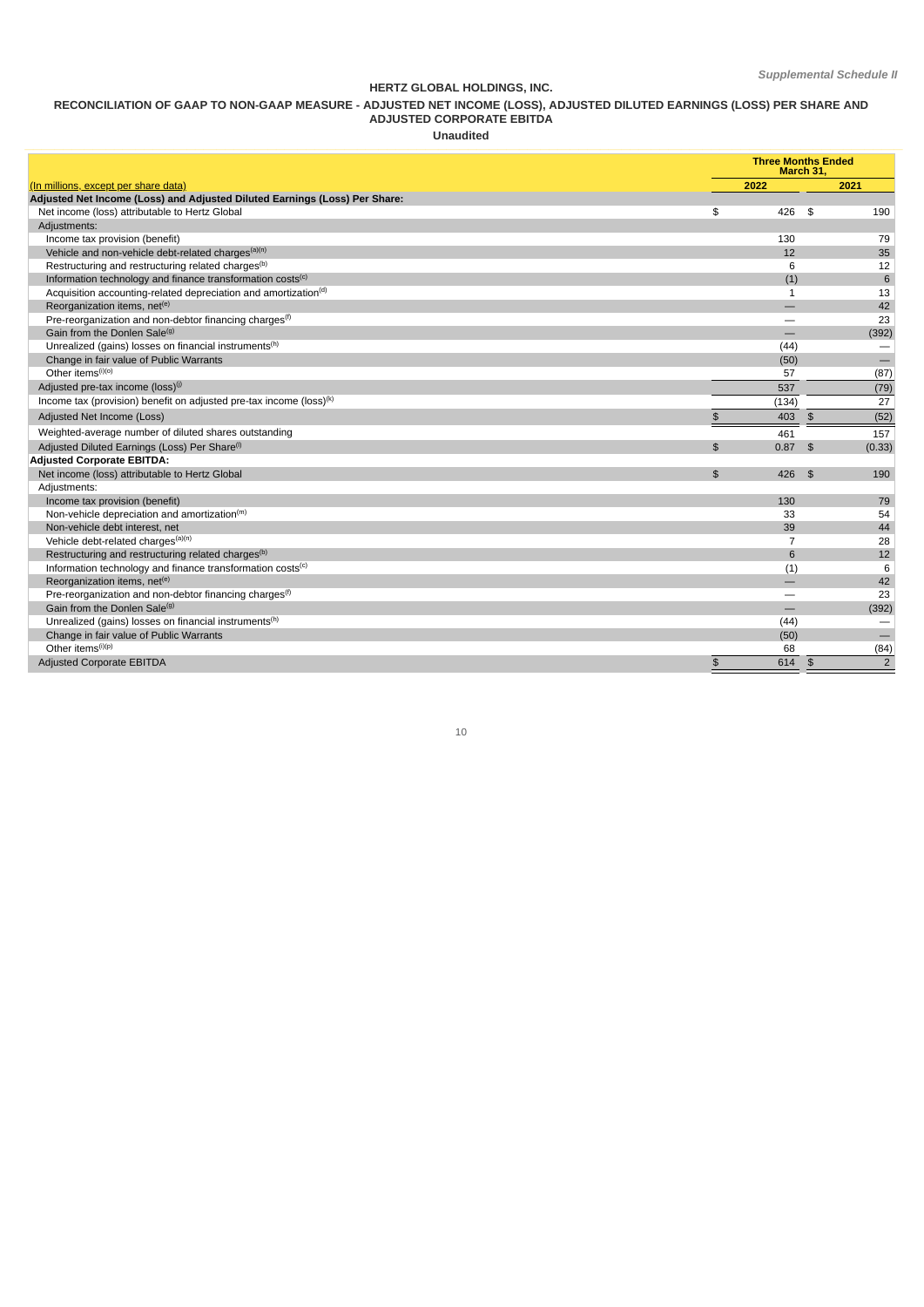- (a) Represents debt-related charges relating to the amortization of deferred financing costs and debt discounts and premiums.
- (b) Represents charges incurred under restructuring actions as defined in U.S. GAAP. Also includes restructuring related charges such as incremental costs incurred directly supporting business transformation initiatives. For the three months ended March 31, 2022, charges incurred related primarily to International RAC. For the three months ended March 31, 2021,<br>charges incurred were \$7 million and \$5 mi
- (c) Represents costs associated with the Company's information technology and finance transformation programs, both of which were multi-year initiatives to upgrade and modernize the Company's systems and processes. These costs related primarily to Corporate.
- (d) Represents incremental expense associated with the amortization of other intangible assets and depreciation of property and equipment relating to acquisition accounting.
- (e) Represents charges incurred associated with the Reorganization and emergence from Chapter 11, primarily for professional fees. The charges relate primarily to Corporate.
- (f) Represents charges incurred prior to the filing of the Chapter 11 Cases comprised of preparation charges for the Reorganization, such as professional fees. Also includes, certain non-<br>debtor financing and professional
- (g) Represents the gain from the sale of the Company's Donlen business on March 30, 2021, primarily associated with Corporate.
- (h) Represents unrealized gains (losses) on derivative financial instruments, primarily associated with Americas RAC.
- (i) Represents miscellaneous items. For 2022, primarily includes bankruptcy claims, certain professional fees and charges related to the settlement of bankruptcy claims. For 2021, includes \$100 million due to the suspension of depreciation for the Donlen leasing and fleet management operations while classified as held for sale in all other operations, partially offset by charges<br>for a multiemployer pension p
- Adjustments by caption on a pre-tax basis were as follows:

| Increase (decrease) to expenses         | <b>Three Months Ended</b><br>March 31. |      |    |      |  |  |  |  |  |
|-----------------------------------------|----------------------------------------|------|----|------|--|--|--|--|--|
| (In millions)                           |                                        | 2022 |    | 2021 |  |  |  |  |  |
| Direct vehicle and operating            | \$.                                    | 2)   | \$ | 87   |  |  |  |  |  |
| Selling, general and administrative     |                                        | (5)  |    | (31) |  |  |  |  |  |
| Interest expense, net:                  |                                        |      |    |      |  |  |  |  |  |
| Vehicle                                 |                                        | 36   |    | (39) |  |  |  |  |  |
| Non-vehicle                             |                                        | (5)  |    | (7)  |  |  |  |  |  |
| Total interest expense, net             |                                        | 31   |    | (46) |  |  |  |  |  |
| Other income (expense), net             |                                        | (55) |    | (12) |  |  |  |  |  |
| Reorganization items, net               |                                        |      |    | (42) |  |  |  |  |  |
| Gain from the Donlen Sale               |                                        |      |    | 392  |  |  |  |  |  |
| Change in fair value of Public Warrants |                                        | 50   |    |      |  |  |  |  |  |
| <b>Total adjustments</b>                |                                        | 19   |    |      |  |  |  |  |  |

(k) Derived utilizing a combined statutory rate of 25% and 34% for the periods ended March 31, 2022 and 2021, respectively, applied to the respective Adjusted Pre-tax Income (Loss). (I) Adjustments used to reconcile diluted earnings (loss) per share on a GAAP basis to Adjusted Diluted Earnings (Loss) Per Share are comprised of the same adjustments, inclusive of the tax

impact, used to reconcile net income (loss) to Adjusted Net Income (Loss) divided by the weighted-average diluted shares outstanding during the period. (m) Non-vehicle depreciation and amortization expense for Americas RAC, Corporate and International RAC for the three months ended March 31, 2022 was \$26 million, \$4 million and \$3

million, respectively. For the three months ended March 31, 2021 was \$44 million, \$5 million, \$3 million and \$2 million for Americas RAC, International RAC, Corporate and All other operations, respectively.

(n) Vehicle debt-related charges for Americas RAC and International RAC for the three months ended March 31, 2022 were \$6 million and \$1 million, respectively. For the three months ended March 31, 2021, vehicle debt-related charges for Americas RAC, International RAC and All other operations were \$21 million, \$5 million and \$2 million, respectively.

(o) In 2022, includes letter of credit fees recorded in Corporate.

(p) In 2022, Includes an adjustment for certain non-cash stock-based compensation charges recorded in Corporate.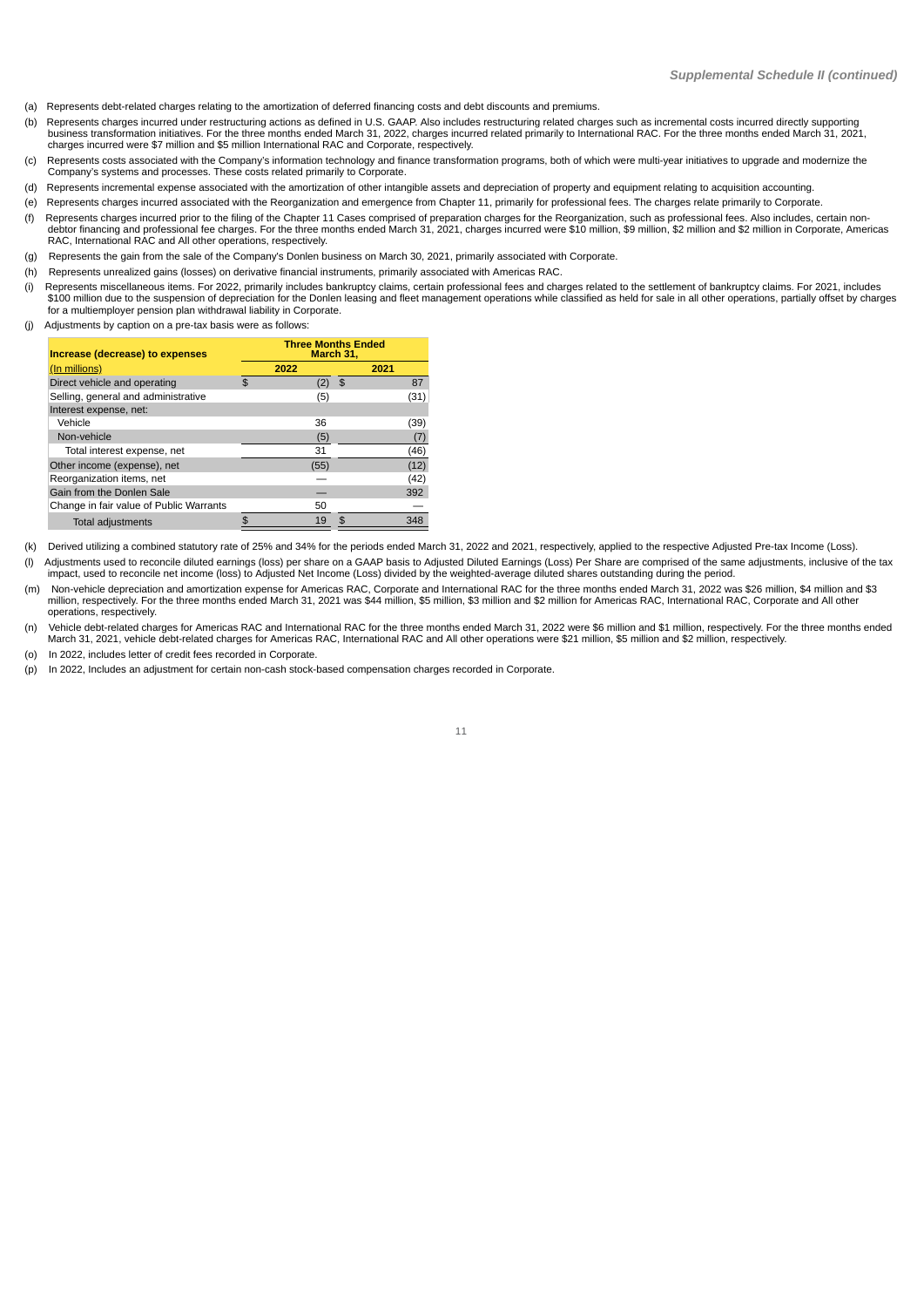# **HERTZ GLOBAL HOLDINGS, INC. RECONCILIATION OF GAAP TO NON-GAAP MEASURE - ADJUSTED OPERATING CASH FLOW AND ADJUSTED FREE CASH FLOW**

# **Unaudited**

|                                                           | <b>Three Months Ended</b><br>March 31. |
|-----------------------------------------------------------|----------------------------------------|
| (In millions)                                             | 2022                                   |
| ADJUSTED OPERATING CASH FLOW AND ADJUSTED FREE CASH FLOW: |                                        |
| Net cash provided by (used in) operating activities       | 621<br>\$.                             |
| Depreciation and reserves for revenue earning vehicles    | 20                                     |
| Bankruptcy related payments - post emergence              | 36                                     |
| Adjusted operating cash flow                              | 677                                    |
| Non-vehicle capital asset expenditures, net               | (29)                                   |
| Adjusted operating cash flow before vehicle investment    | 648                                    |
| Net fleet growth after financing                          | (569)                                  |
| Adjusted free cash flow                                   | 79                                     |
|                                                           |                                        |
| <b>CALCULATION OF NET FLEET GROWTH AFTER FINANCING:</b>   |                                        |
| Revenue earning vehicles expenditures                     | \$<br>(2,985)                          |
| Proceeds from disposal of revenue earning vehicles        | 1,471                                  |
| Revenue earning vehicles capital expenditures, net        | (1, 514)                               |
|                                                           |                                        |
| Depreciation and reserves for revenue earning vehicles    | (20)                                   |
| Financing activity related to vehicles:                   |                                        |
| <b>Borrowings</b>                                         | 4,680                                  |
| Payments                                                  | (3, 492)                               |
| Restricted cash changes, vehicle                          | (223)                                  |
| Net financing activity related to vehicles                | 965                                    |

Note: Adjusted free cash flow for the first quarter 2021 is not shown in the above table because it is not comparable to the corresponding period in 2022 due to the Company's restructuring.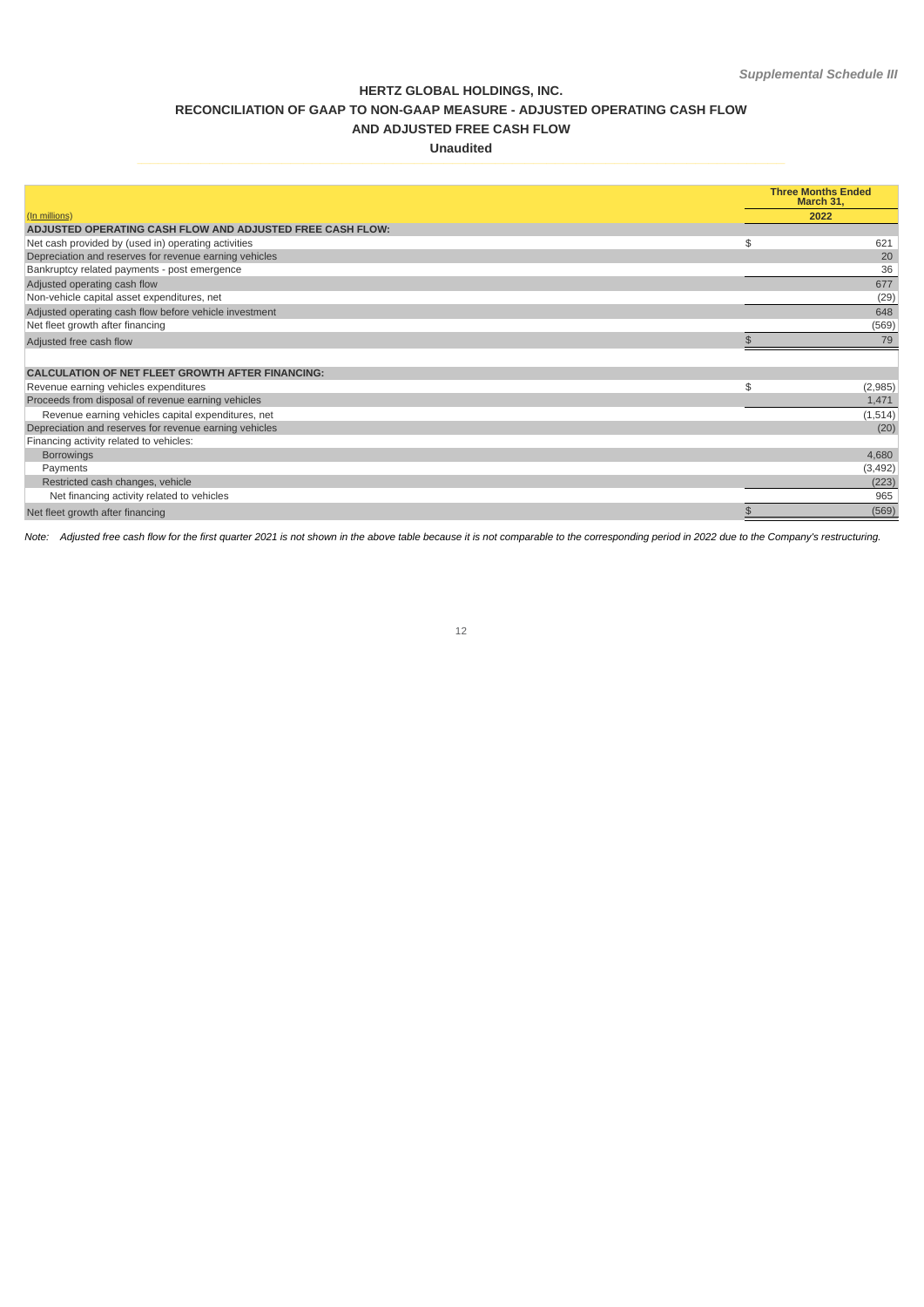# **HERTZ GLOBAL HOLDINGS, INC. NET DEBT CALCULATION Unaudited**

|                                                                             |     |                   | As of March 31, 2022 |     |              |    |                          | As of December 31, 2021 |    |              |
|-----------------------------------------------------------------------------|-----|-------------------|----------------------|-----|--------------|----|--------------------------|-------------------------|----|--------------|
| (In millions)                                                               |     | <b>Vehicle</b>    | <b>Non-Vehicle</b>   |     | <b>Total</b> |    | <b>Vehicle</b>           | <b>Non-Vehicle</b>      |    | <b>Total</b> |
| Term loans                                                                  | \$. | $\qquad \qquad -$ | 1,535<br>\$          |     | 1,535<br>\$  | \$ | $\overline{\phantom{m}}$ | 1,539<br>$\mathfrak{F}$ | \$ | 1,539        |
| Senior notes                                                                |     |                   | 1,500                |     | 1,500        |    |                          | 1,500                   |    | 1,500        |
| U.S. vehicle financing (HVF III)                                            |     | 8,147             |                      | $-$ | 8,147        |    | 7.001                    |                         |    | 7,001        |
| International vehicle financing (Various)                                   |     | 909               |                      | --  | 909          |    | 860                      |                         |    | 860          |
| Other debt                                                                  |     | 94                | 15                   |     | 109          |    | 93                       | 16                      |    | 109          |
| Debt issue costs, discounts and premiums                                    |     | (52)              | (66)                 |     | (118)        |    | (33)                     | (69)                    |    | (102)        |
| Debt as reported in the balance sheet                                       |     | 9,098             | 2,984                |     | 12,082       |    | 7,921                    | 2,986                   |    | 10,907       |
| Add:                                                                        |     |                   |                      |     |              |    |                          |                         |    |              |
| Debt issue costs, discounts and premiums                                    |     | 52                | 66                   |     | 118          |    | 33                       | 69                      |    | 102          |
| Less:                                                                       |     |                   |                      |     |              |    |                          |                         |    |              |
| Cash and cash equivalents                                                   |     |                   | 1,521                |     | 1,521        |    | —                        | 2,258                   |    | 2,258        |
| Restricted cash                                                             |     | 301               |                      |     | 301          |    | 77                       |                         |    | 77           |
| Restricted cash and restricted cash equivalents associated with Term C Loan |     |                   | 245                  |     | 245          |    |                          | 245                     |    | 245          |
| Net Debt                                                                    |     | 8,849             | 1,284<br>£.          |     | 10,133<br>-S | \$ | 7,877                    | 552                     | \$ | 8,429        |
|                                                                             |     |                   |                      |     |              |    |                          |                         |    |              |
| Corporate leverage ratio <sup>(a)</sup>                                     |     |                   | 0.5x                 |     |              |    |                          | 0.3x                    |    |              |

(a) Corporate leverage ratio is calculated as non-vehicle net debt divided by LTM Adjusted Corporate EBITDA.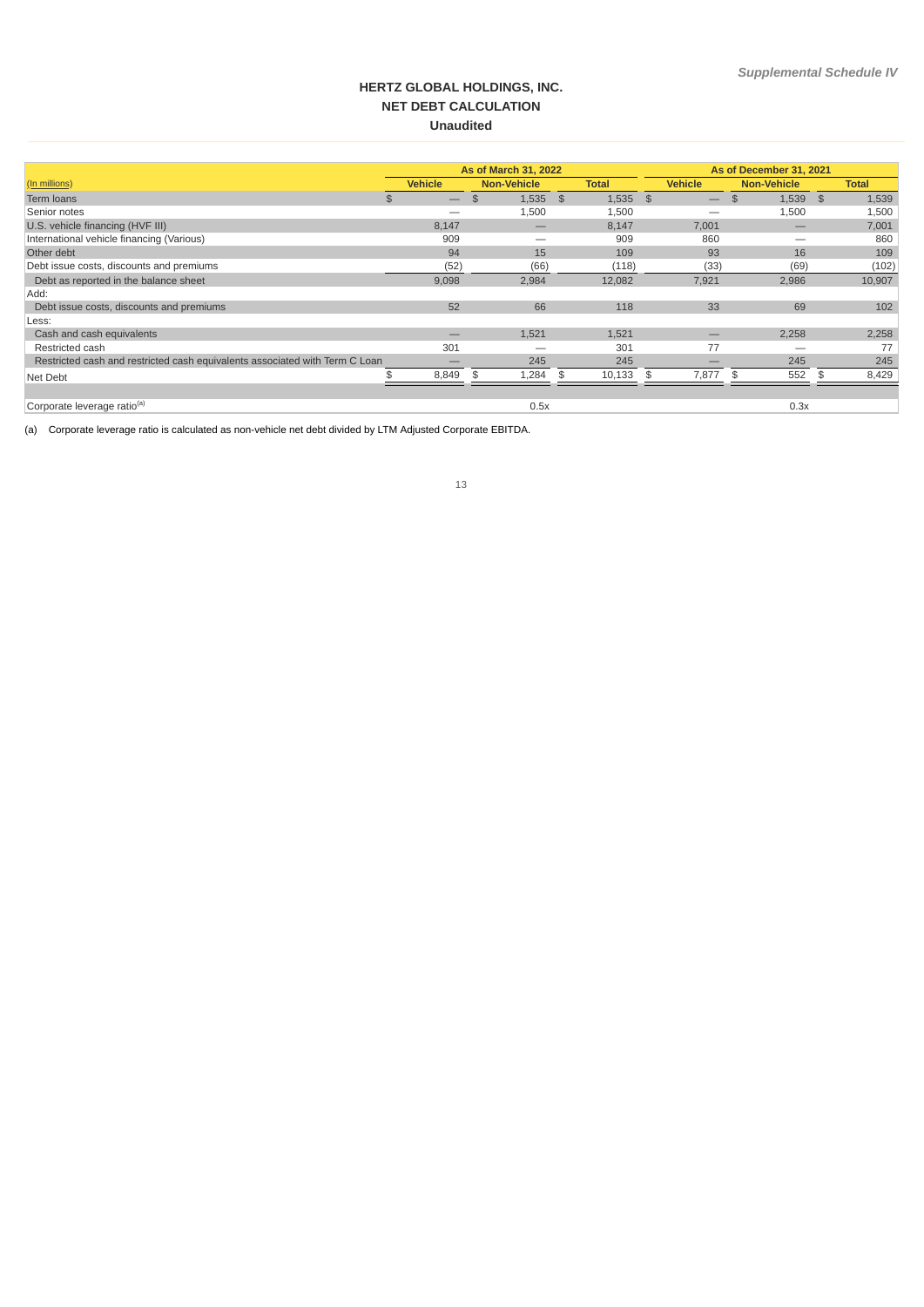# **HERTZ GLOBAL HOLDINGS, INC. KEY METRICS CALCULATIONS REVENUE, UTILIZATION AND DEPRECIATION Unaudited**

# **Global RAC**

|                                                                                                                    |                | <b>Three Months Ended</b><br>March 31, |                |         |                          |
|--------------------------------------------------------------------------------------------------------------------|----------------|----------------------------------------|----------------|---------|--------------------------|
| (\$ in millions, except where noted)                                                                               |                | 2022                                   |                | 2021    | <b>Percent Inc/(Dec)</b> |
| <b>Total RPD</b>                                                                                                   |                |                                        |                |         |                          |
| Revenues                                                                                                           | \$             | 1,810                                  | \$             | 1,153   |                          |
| Foreign currency adjustment <sup>(a)</sup>                                                                         |                | $\overline{2}$                         |                | (10)    |                          |
| Total Revenues - adjusted for foreign currency                                                                     | \$             | 1,812                                  | \$             | 1,143   |                          |
| Transaction Days (in thousands)                                                                                    |                | 30.621                                 |                | 24,648  |                          |
| Total RPD (in dollars) <sup>(b)</sup>                                                                              | \$             | 59.17                                  | \$             | 46.36   | 28 %                     |
| <b>Total Revenue Per Unit Per Month</b>                                                                            |                |                                        |                |         |                          |
| Total Revenues - adjusted for foreign currency                                                                     | $\mathfrak{S}$ | 1.812                                  | \$             | 1.143   |                          |
| Average Rentable Vehicles (in whole units) <sup>(c)</sup>                                                          |                | 455.517                                |                | 361,561 |                          |
| Total revenue per unit (in whole dollars)                                                                          | \$             | 3,978                                  | \$             | 3.160   |                          |
| Number of months in period (in whole units)                                                                        |                | 3                                      |                | 3       |                          |
| Total RPU Per Month (in whole dollars) <sup>(b)(c)</sup>                                                           | $\frac{2}{3}$  | 1,326                                  | $\frac{2}{3}$  | 1,053   | 26 %                     |
| <b>Vehicle Utilization</b>                                                                                         |                |                                        |                |         |                          |
| Transaction Days (in thousands)                                                                                    |                | 30.621                                 |                | 24,648  |                          |
| Average Rentable Vehicles (in whole units) <sup>(c)</sup>                                                          |                | 455.517                                |                | 361,561 |                          |
| Number of days in period (in whole units)                                                                          |                | 90                                     |                | 90      |                          |
| Available Car Days (in thousands)                                                                                  |                | 40,999                                 |                | 32,554  |                          |
| Vehicle Utilization <sup>(c)(d)</sup>                                                                              |                | 75%                                    |                | 76%     |                          |
| <b>Depreciation Per Unit Per Month</b>                                                                             |                |                                        |                |         |                          |
| Depreciation of revenue earning vehicles and lease charges, net                                                    | $\frac{1}{2}$  | (59)                                   | $\frac{1}{2}$  | 243     |                          |
| Foreign currency adjustment <sup>(a)</sup>                                                                         |                | $\mathbf{1}$                           |                | (2)     |                          |
| Adjusted depreciation of revenue earning vehicles and lease charges                                                | $$\mathbb{S}$$ | (58)                                   | $$\mathbb{S}$$ | 241     |                          |
| Average Vehicles (in whole units)                                                                                  |                | 481,211                                |                | 367,600 |                          |
| Adjusted depreciation of revenue earning vehicles and lease charges divided by Average Vehicles (in whole dollars) | \$             | (121)                                  | \$             | 656     |                          |
| Number of months in period (in whole units)                                                                        |                | 3                                      |                | 3       |                          |
| Depreciation Per Unit Per Month (in whole dollars)                                                                 | \$             | (40)                                   | $\frac{2}{3}$  | 219     | <b>NM</b>                |

Note: Global RAC represents Americas RAC and International RAC segment information on a combined basis and excludes Corporate and the Company's former Donlen leasing operations *which were sold on March 30, 2021.*

*NM - Not meaningful*

(a) Based on December 31, 2021 foreign exchange rates.

(b) Effective in the third quarter of 2021, the Company revised its calculation of Total RPD and Total RPU to include ancillary retail vehicle sales revenues.

(c) Effective in the first quarter of 2022, the Company revised its calculation of Total RPU and Vehicle Utilization to use Average Rentable Vehicles in the denominator which excludes vehicles<br>for sale on the Company's ret

(d) Calculated as Transaction Days divided by Available Car Days.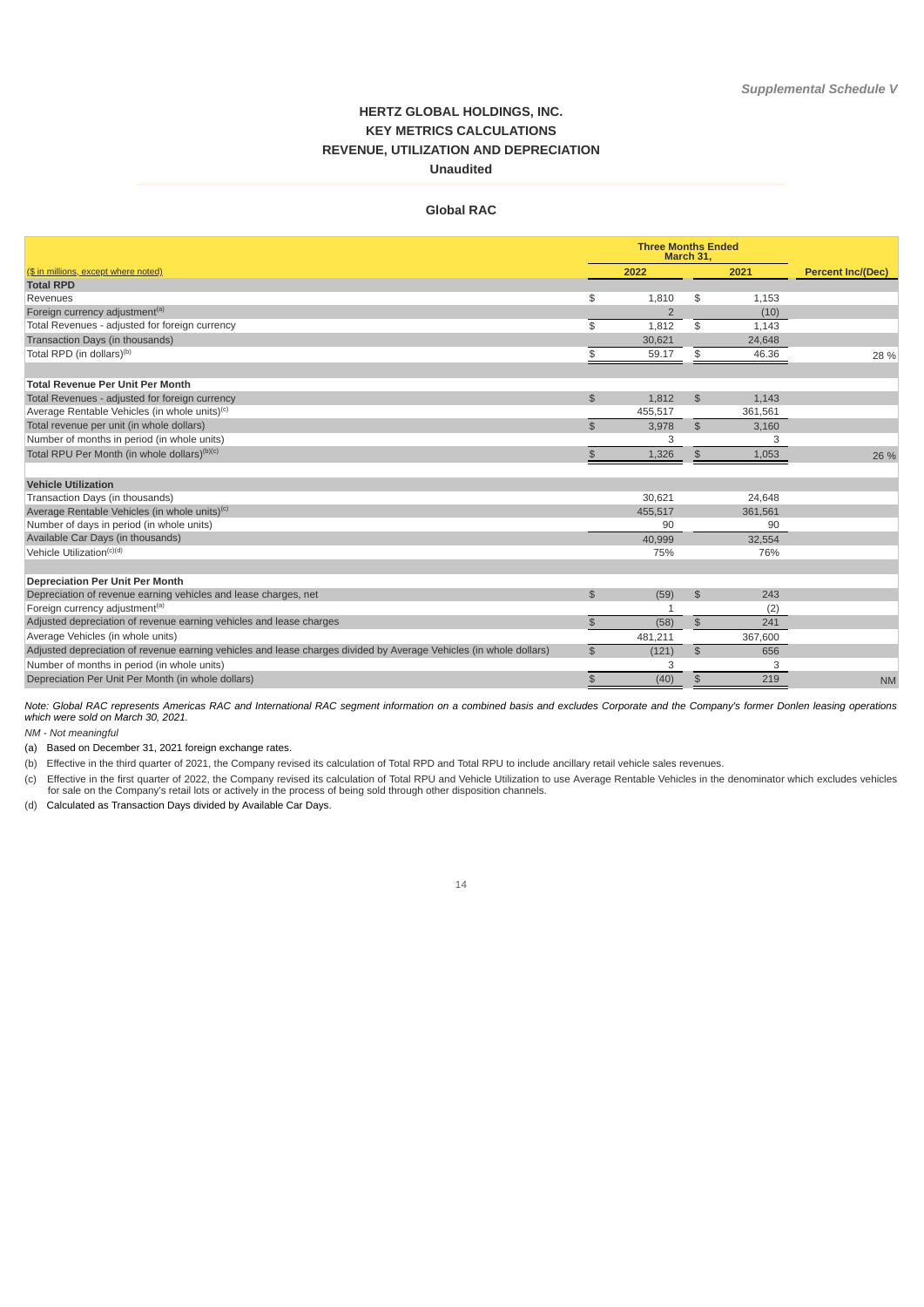# **HERTZ GLOBAL HOLDINGS, INC. KEY METRICS CALCULATIONS REVENUE, UTILIZATION AND DEPRECIATION Unaudited**

### **Americas RAC**

|                                                                                                                    |                | <b>Three Months Ended</b><br>March 31, |                |         |                          |
|--------------------------------------------------------------------------------------------------------------------|----------------|----------------------------------------|----------------|---------|--------------------------|
| (\$ in millions, except where noted)                                                                               |                | 2022                                   |                | 2021    | <b>Percent Inc/(Dec)</b> |
| <b>Total RPD</b>                                                                                                   |                |                                        |                |         |                          |
| Revenues                                                                                                           | \$             | 1,558                                  | \$             | 967     |                          |
| Foreign currency adjustment <sup>(a)</sup>                                                                         |                |                                        |                |         |                          |
| Total Revenues - adjusted for foreign currency                                                                     | \$             | 1.558                                  | $\mathfrak s$  | 967     |                          |
| Transaction Days (in thousands)                                                                                    |                | 25,579                                 |                | 20,251  |                          |
| Total RPD (in dollars) <sup>(b)</sup>                                                                              | \$             | 60.90                                  | \$             | 47.75   | 28 %                     |
|                                                                                                                    |                |                                        |                |         |                          |
| <b>Total Revenue Per Unit Per Month</b>                                                                            |                |                                        |                |         |                          |
| Total Revenues - adjusted for foreign currency                                                                     | $$\mathbb{S}$$ | 1.558                                  | $\mathfrak{S}$ | 967     |                          |
| Average Rentable Vehicles (in whole units) <sup>(c)</sup>                                                          |                | 373,153                                |                | 296.412 |                          |
| Total revenue per unit (in whole dollars)                                                                          | $\mathfrak{D}$ | 4.174                                  | \$             | 3.262   |                          |
| Number of months in period (in whole units)                                                                        |                | 3                                      |                | 3       |                          |
| Total RPU Per Month (in whole dollars) <sup>(b)(c)</sup>                                                           | $\mathfrak{P}$ | 1.391                                  | \$             | 1.087   | 28 %                     |
|                                                                                                                    |                |                                        |                |         |                          |
| <b>Vehicle Utilization</b>                                                                                         |                |                                        |                |         |                          |
| Transaction Days (in thousands)                                                                                    |                | 25,579                                 |                | 20,251  |                          |
| Average Rentable Vehicles (in whole units) <sup>(c)</sup>                                                          |                | 373.153                                |                | 296,412 |                          |
| Number of days in period (in whole units)                                                                          |                | 90                                     |                | 90      |                          |
| Available Car Days (in thousands)                                                                                  |                | 33.584                                 |                | 26.690  |                          |
| Vehicle Utilization <sup>(c)(d)</sup>                                                                              |                | 76%                                    |                | 76 %    |                          |
|                                                                                                                    |                |                                        |                |         |                          |
| <b>Depreciation Per Unit Per Month</b>                                                                             |                |                                        |                |         |                          |
| Depreciation of revenue earning vehicles and lease charges, net                                                    | $\mathfrak{D}$ | (93)                                   | \$             | 210     |                          |
| Foreign currency adjustment <sup>(a)</sup>                                                                         |                | —                                      |                |         |                          |
| Adjusted depreciation of revenue earning vehicles and lease charges                                                | \$             | (93)                                   | \$             | 210     |                          |
| Average Vehicles (in whole units)                                                                                  |                | 397,620                                |                | 300.606 |                          |
| Adjusted depreciation of revenue earning vehicles and lease charges divided by Average Vehicles (in whole dollars) | \$             | (234)                                  | \$             | 698     |                          |
| Number of months in period (in whole units)                                                                        |                | 3                                      |                | 3       |                          |
| Depreciation Per Unit Per Month (in whole dollars)                                                                 | \$             | (78)                                   | $\frac{4}{5}$  | 233     | <b>NM</b>                |

*NM - Not meaningful*

(a) Based on December 31, 2021 foreign exchange rates.

(b) Effective in the third quarter of 2021, the Company revised its calculation of Total RPD and Total RPU to include ancillary retail vehicle sales revenues.

(c) Effective in the first quarter of 2022, the Company revised its calculation of Total RPU and Vehicle Utilization to use Average Rentable Vehicles in the denominator which excludes vehicles<br>for sale on the Company's ret

(d) Calculated as Transaction Days divided by Available Car Days.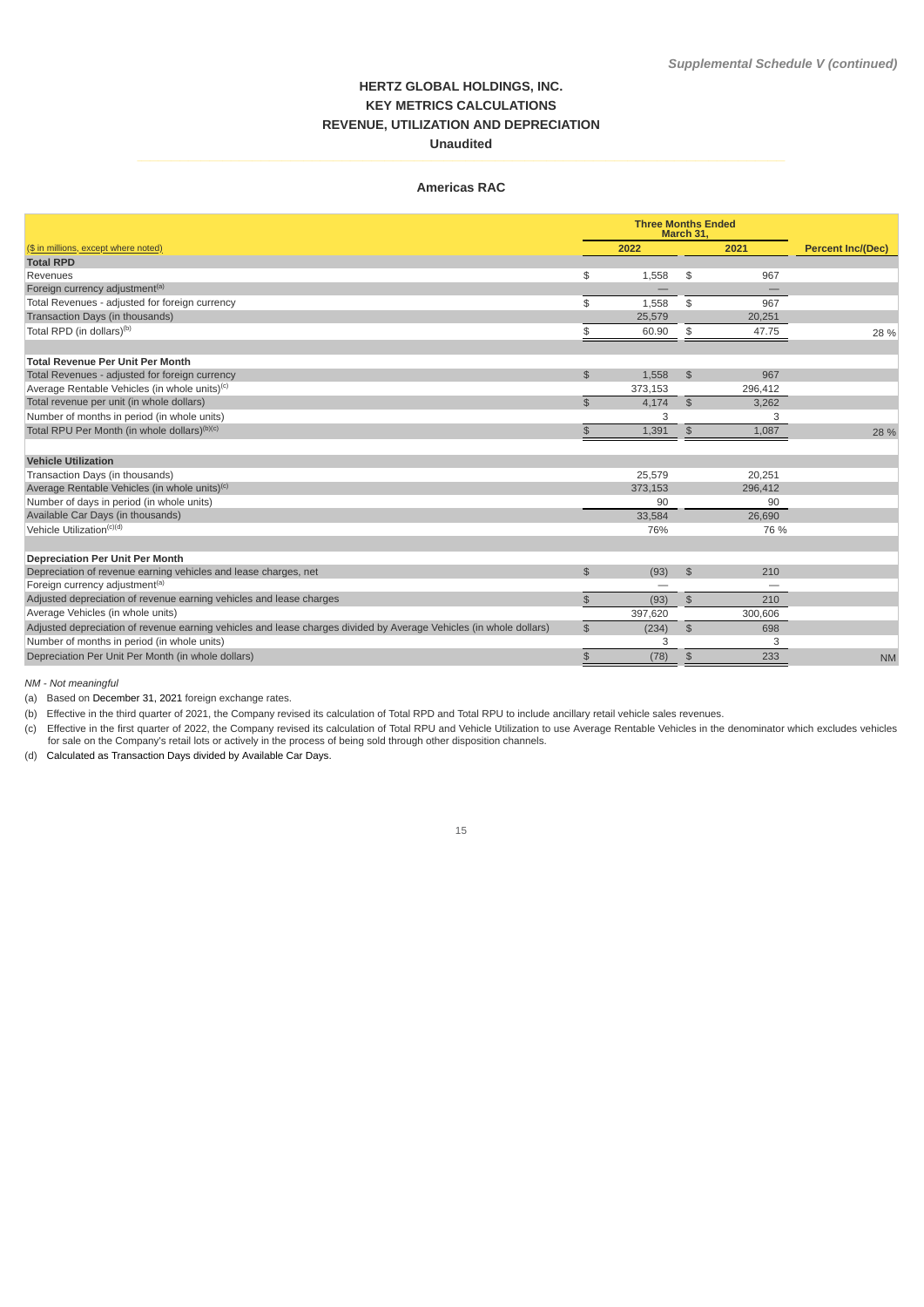# **HERTZ GLOBAL HOLDINGS, INC. KEY METRICS CALCULATIONS REVENUE, UTILIZATION AND DEPRECIATION Unaudited**

### **International RAC**

|                                                                                                                    | Three Months Ended March 31, |                |                |        |                          |
|--------------------------------------------------------------------------------------------------------------------|------------------------------|----------------|----------------|--------|--------------------------|
| (\$ in millions, except where noted)                                                                               |                              | 2022           |                | 2021   | <b>Percent Inc/(Dec)</b> |
| <b>Total RPD</b>                                                                                                   |                              |                |                |        |                          |
| Revenues                                                                                                           | \$                           | 252            | \$             | 186    |                          |
| Foreign currency adjustment <sup>(a)</sup>                                                                         |                              | $\overline{2}$ |                | (10)   |                          |
| Total Revenues - adjusted for foreign currency                                                                     | \$                           | 254            | \$             | 176    |                          |
| Transaction Days (in thousands)                                                                                    |                              | 5,042          |                | 4,397  |                          |
| Total RPD (in dollars) <sup>(b)</sup>                                                                              | \$                           | 50.43          | $\frac{2}{3}$  | 39.92  | 26 %                     |
| <b>Total Revenue Per Unit Per Month</b>                                                                            |                              |                |                |        |                          |
| Total Revenues - adjusted for foreign currency                                                                     | \$                           | 254            | \$             | 176    |                          |
| Average Rentable Vehicles (in whole units) <sup>(c)</sup>                                                          |                              | 82,364         |                | 65,149 |                          |
| Total revenue per unit (in whole dollars)                                                                          | \$                           | 3,087          | \$             | 2,694  |                          |
| Number of months in period (in whole units)                                                                        |                              | 3              |                | 3      |                          |
| Total RPU Per Month (in whole dollars) <sup>(b)(c)</sup>                                                           | \$                           | 1,029          | \$             | 898    | 15 %                     |
|                                                                                                                    |                              |                |                |        |                          |
| <b>Vehicle Utilization</b>                                                                                         |                              |                |                |        |                          |
| Transaction Days (in thousands)                                                                                    |                              | 5.042          |                | 4,397  |                          |
| Average Rentable Vehicles (in whole units) <sup>(c)</sup>                                                          |                              | 82.364         |                | 65.149 |                          |
| Number of days in period (in whole units)                                                                          |                              | 90             |                | 90     |                          |
| Available Car Days (in thousands)                                                                                  |                              | 7.415          |                | 5,864  |                          |
| Vehicle Utilization <sup>(c)(d)</sup>                                                                              |                              | 68%            |                | 75%    |                          |
| <b>Depreciation Per Unit Per Month</b>                                                                             |                              |                |                |        |                          |
| Depreciation of revenue earning vehicles and lease charges, net                                                    | $$\mathbb{S}$$               | 34             | \$             | 33     |                          |
| Foreign currency adjustment <sup>(a)</sup>                                                                         |                              | $\mathbf{1}$   |                | (2)    |                          |
| Adjusted depreciation of revenue earning vehicles and lease charges                                                | $\frac{2}{3}$                | 35             | $$\mathbb{S}$$ | 31     |                          |
| Average Vehicles (in whole units)                                                                                  |                              | 83,591         |                | 66,995 |                          |
| Adjusted depreciation of revenue earning vehicles and lease charges divided by Average Vehicles (in whole dollars) | \$                           | 415            | \$             | 468    |                          |
| Number of months in period (in whole units)                                                                        |                              | 3              |                | 3      |                          |
| Depreciation Per Unit Per Month (in whole dollars)                                                                 | $\frac{2}{3}$                | 138            | \$             | 156    | (11)%                    |

(a) Based on December 31, 2021 foreign exchange rates.

(b) Effective in the third quarter of 2021, the Company revised its calculation of Total RPD and Total RPU to include ancillary retail vehicle sales revenues.

(c) Effective in the first quarter of 2022, the Company revised its calculation of Total RPU and Vehicle Utilization to use Average Rentable Vehicles in the denominator which excludes vehicles<br>for sale on the Company's ret

(d) Calculated as Transaction Days divided by Available Car Days.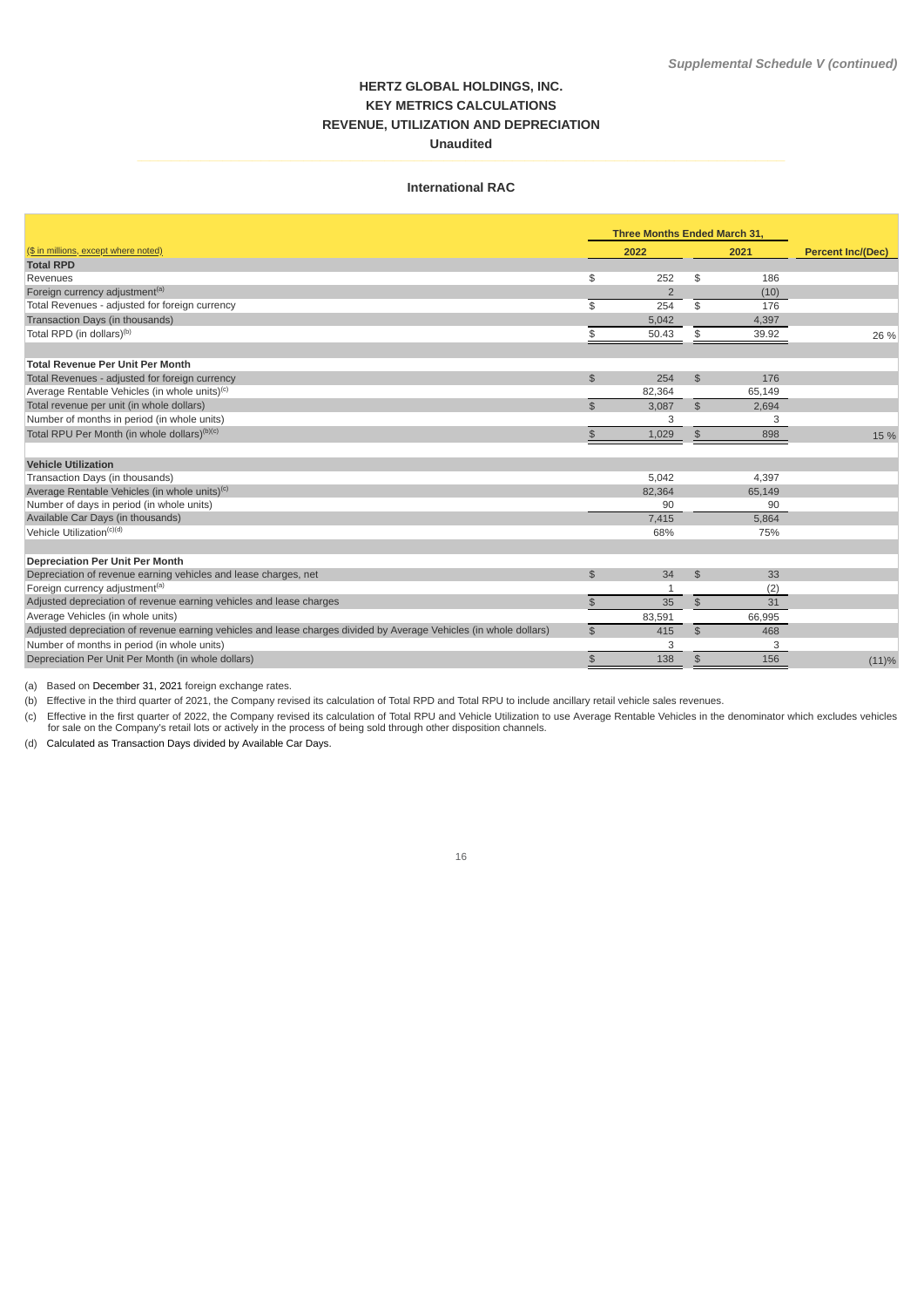# **HERTZ GLOBAL HOLDINGS, INC. RECAST OF HISTORICAL KEY METRICS Unaudited**

# **Global RAC**

|                                                               | <b>Three Months Ended</b><br><b>March 31, 2021</b> |         |                   |  |                   |  |
|---------------------------------------------------------------|----------------------------------------------------|---------|-------------------|--|-------------------|--|
| (\$ in millions, except where noted)                          | <b>As Reported</b>                                 |         | <b>Adjustment</b> |  | <b>As Revised</b> |  |
| <b>Total Revenue Per Unit Per Month</b>                       |                                                    |         |                   |  |                   |  |
| Total Revenues - adjusted for foreign currency <sup>(a)</sup> | \$.                                                | 1,143   |                   |  | 1,143             |  |
| Average Rentable Vehicles (in whole units) <sup>(c)</sup>     |                                                    | 367,600 | (6,039)           |  | 361,561           |  |
| Total revenue per unit (in whole dollars)                     |                                                    | 3,108   | 52                |  | 3,160             |  |
| Number of months in period (in whole units)                   |                                                    |         |                   |  |                   |  |
| Total RPU Per Month (in whole dollars) <sup>(b)(c)</sup>      |                                                    | 1,036   | 17                |  | 1,053             |  |
|                                                               |                                                    |         |                   |  |                   |  |
| <b>Vehicle Utilization</b>                                    |                                                    |         |                   |  |                   |  |
| Transaction Days (in thousands)                               |                                                    | 24.648  |                   |  | 24,648            |  |
| Average Rentable Vehicles (in whole units) <sup>(c)</sup>     |                                                    | 367,600 | (6,039)           |  | 361,561           |  |
| Number of days in period (in whole units)                     |                                                    | 90      |                   |  | 90                |  |
| Available Car Days (in thousands)                             |                                                    | 33,084  | (530)             |  | 32,554            |  |
| Vehicle Utilization <sup>(c)(d)</sup>                         |                                                    | 74%     | 2%                |  | 76%               |  |

(a) Based on December 31, 2021 foreign exchange rates.

(b) Effective in the third quarter of 2021, the Company revised its calculation of Total RPU to include ancillary retail vehicle sales revenues.

(c) Effective in the first quarter of 2022, the Company revised its calculation of Total RPU and Vehicle Utilization to use Average Rentable Vehicles in the denominator which excludes vehicles<br>for sale on the Company's ret

(d) Calculated as Transaction Days divided by Available Car Days.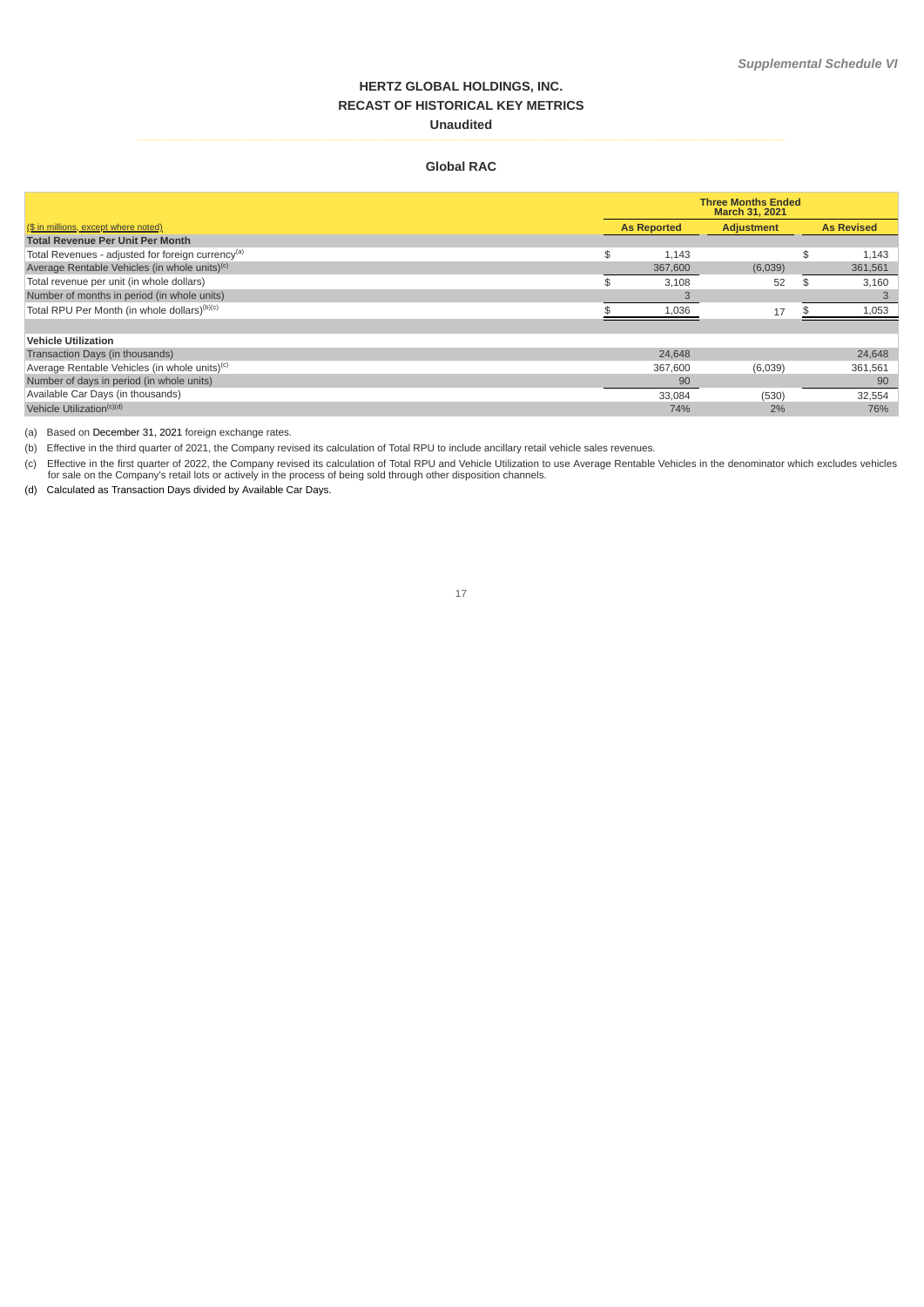# **HERTZ GLOBAL HOLDINGS, INC. RECAST OF HISTORICAL KEY METRICS Unaudited**

### **Americas RAC**

|                                                            | <b>Three Months Ended</b><br>March 31, 2021 |                   |                   |  |  |
|------------------------------------------------------------|---------------------------------------------|-------------------|-------------------|--|--|
| n millions, except where noted)                            | <b>As Reported</b>                          | <b>Adjustment</b> | <b>As Revised</b> |  |  |
| tal Revenue Per Unit Per Month                             |                                             |                   |                   |  |  |
| al Revenues - adjusted for foreign currency <sup>(a)</sup> | 967                                         | \$                | 967               |  |  |
| erage Rentable Vehicles (in whole units) <sup>(c)</sup>    | 300,606                                     | (4, 194)          | 296,412           |  |  |
| al revenue per unit (in whole dollars)                     | 3,217                                       | 45                | 3,262             |  |  |
| mber of months in period (in whole units)                  |                                             |                   |                   |  |  |
| al RPU Per Month (in whole dollars) <sup>(b)(c)</sup>      | 1,072                                       | 1\$               | 1,087             |  |  |
| hicle Utilization                                          |                                             |                   |                   |  |  |
| unsaction Days (in thousands)                              | 20.251                                      |                   | 20,251            |  |  |
| erage Rentable Vehicles (in whole units) <sup>(c)</sup>    | 300,606                                     | (4, 194)          | 296,412           |  |  |
| mber of days in period (in whole units)                    | 90                                          |                   | 90                |  |  |
| ailable Car Days (in thousands)                            | 27,055                                      | (365)             | 26,690            |  |  |
| hicle Utilization <sup>(c)(d)</sup>                        | 75%                                         | 1%                | 76%               |  |  |

(a) Based on December 31, 2021 foreign exchange rates.

(b) Effective in the third quarter of 2021, the Company revised its calculation of Total Total RPU to include ancillary retail vehicle sales revenues.

(c) Effective in the first quarter of 2022, the Company revised its calculation of Total RPU and Vehicle Utilization to use Average Rentable Vehicles in the denominator which excludes vehicles<br>for sale on the Company's ret

(d) Calculated as Transaction Days divided by Available Car Days.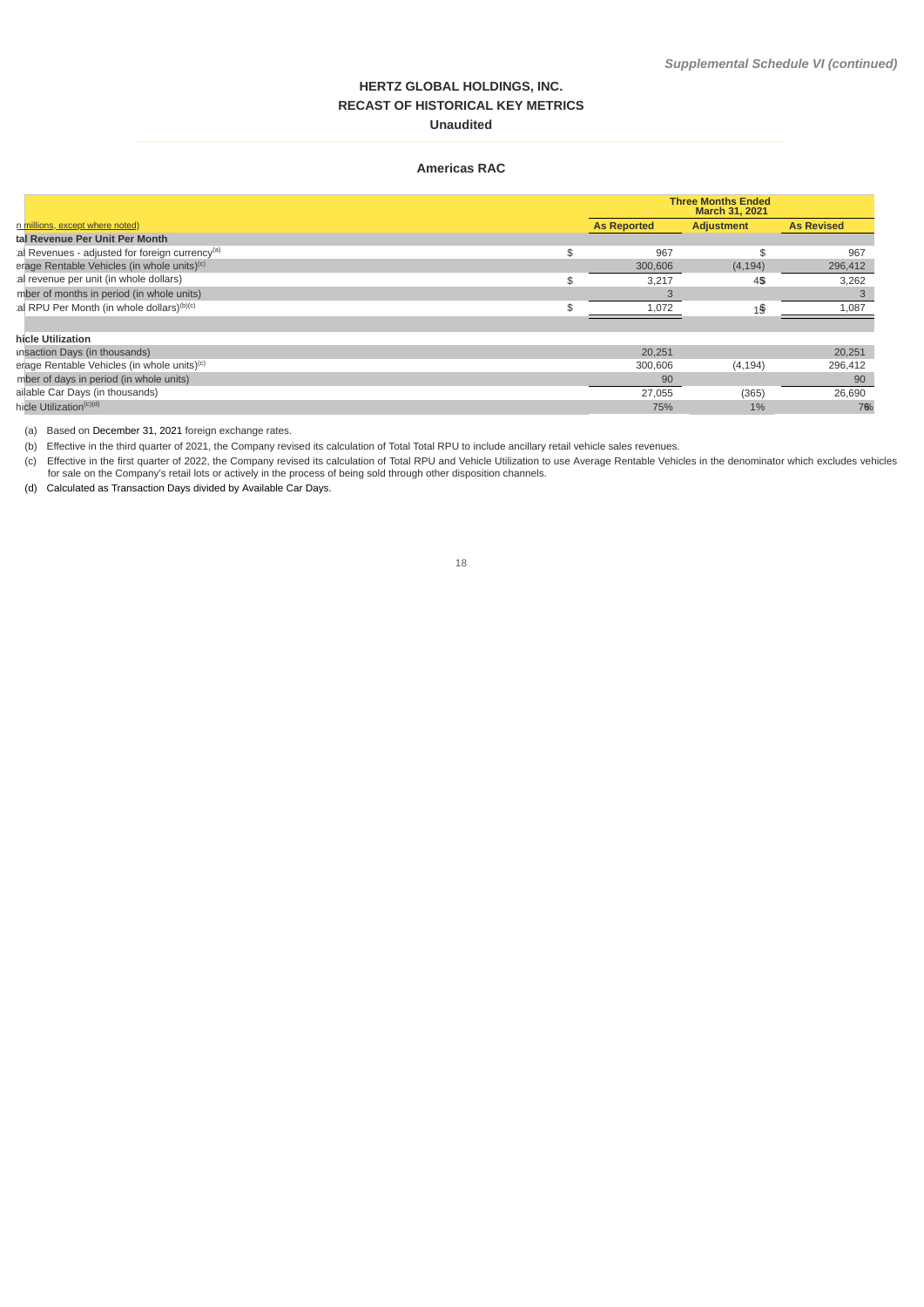# **HERTZ GLOBAL HOLDINGS, INC. RECAST OF HISTORICAL KEY METRICS Unaudited**

### **International RAC**

|                                                               | <b>Three Months Ended</b><br><b>March 31, 2021</b> |        |                   |  |                |  |
|---------------------------------------------------------------|----------------------------------------------------|--------|-------------------|--|----------------|--|
| (\$ in millions, except where noted)                          | <b>As Reported</b>                                 |        | <b>Adjustment</b> |  | <b>Revised</b> |  |
| <b>Total Revenue Per Unit Per Month</b>                       |                                                    |        |                   |  |                |  |
| Total Revenues - adjusted for foreign currency <sup>(a)</sup> | \$.                                                | 176    |                   |  | 176            |  |
| Average Rentable Vehicles (in whole units) <sup>(c)</sup>     |                                                    | 66,995 | (1,846)           |  | 65,149         |  |
| Total revenue per unit (in whole dollars)                     |                                                    | 2,620  | 74                |  | 2,694          |  |
| Number of months in period (in whole units)                   |                                                    |        |                   |  |                |  |
| Total RPU Per Month (in whole dollars) <sup>(b)(c)</sup>      |                                                    | 873    | 25                |  | 898            |  |
|                                                               |                                                    |        |                   |  |                |  |
| <b>Vehicle Utilization</b>                                    |                                                    |        |                   |  |                |  |
| Transaction Days (in thousands)                               |                                                    | 4,397  |                   |  | 4,397          |  |
| Average Rentable Vehicles (in whole units) <sup>(c)</sup>     |                                                    | 66,995 | (1,846)           |  | 65,149         |  |
| Number of days in period (in whole units)                     |                                                    | 90     |                   |  | 90             |  |
| Available Car Days (in thousands)                             |                                                    | 6,030  | (166)             |  | 5,864          |  |
| Vehicle Utilization <sup>(c)(d)</sup>                         |                                                    | 73%    | 2%                |  | 75%            |  |

(a) Based on December 31, 2021 foreign exchange rates.

(b) Effective in the third quarter of 2021, the Company revised its calculation of Total RPU to include ancillary retail vehicle sales revenues.

(c) Effective in the first quarter of 2022, the Company revised its calculation of Total RPU and Vehicle Utilization to use Average Rentable Vehicles in the denominator which excludes vehicles<br>for sale on the Company's ret

(d) Calculated as Transaction Days divided by Available Car Days.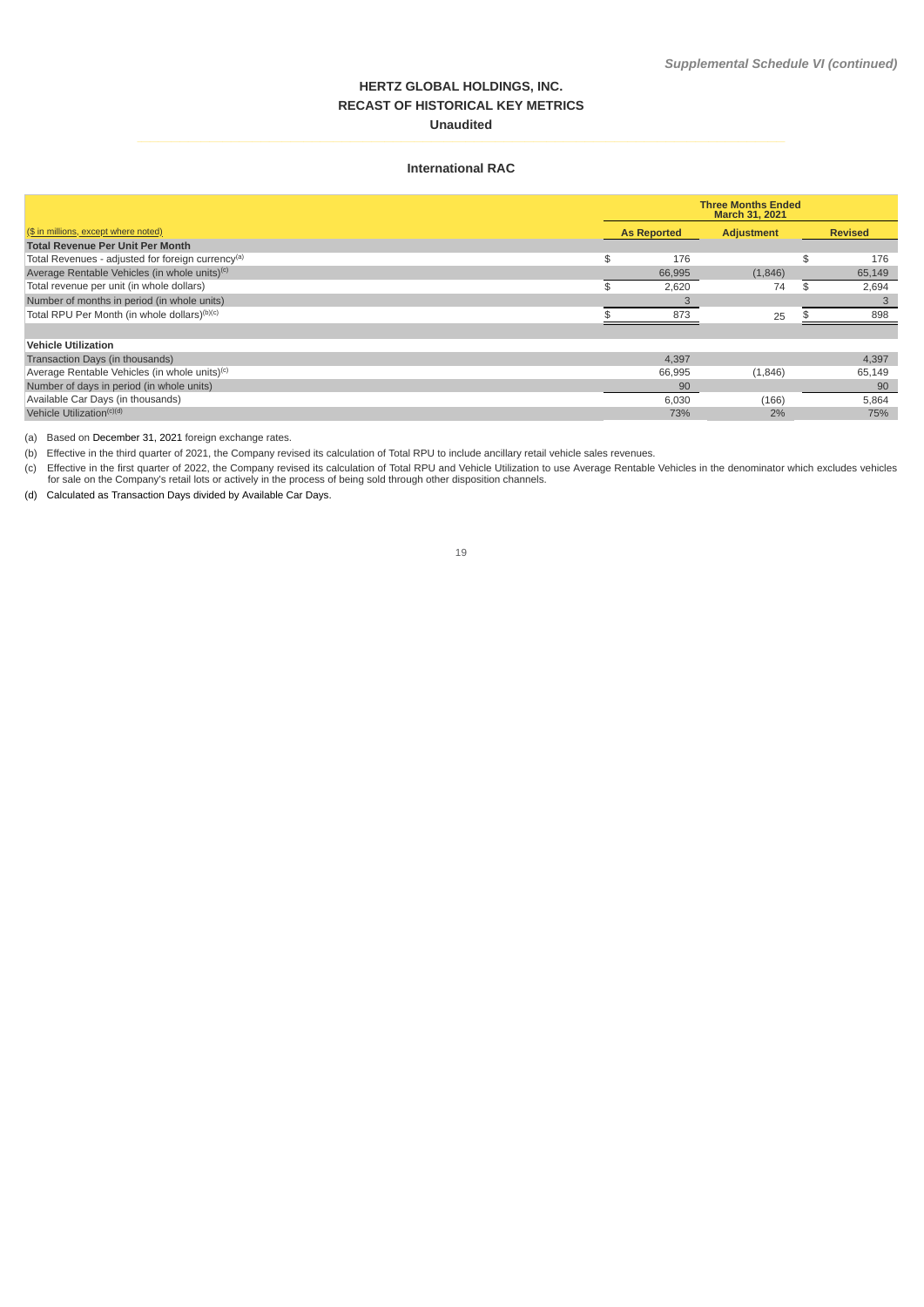### **NON-GAAP MEASURES AND KEY METRICS**

The term "GAAP" refers to accounting principles generally accepted in the United States. Adjusted EBITDA is the Company's segment measure of profitability and complies with GAAP when used in that context.

# *NON-GAAP MEASURES*

Non-GAAP measures are not recognized measurements under GAAP. When evaluating the Company's operating performance or liquidity, investors should not consider non-GAAP measures in isolation of, superior to, or as a substitute for measures of the Company's financial performance as determined in accordance with GAAP.

### *Adjusted Net Income (Loss) and Adjusted Diluted Earnings (Loss) Per Share ("Adjusted EPS")*

Adjusted Net Income (Loss) represents income or loss attributable to the Company as adjusted to eliminate the impact of GAAP income tax; vehicle and non-vehicle debt-related charges; restructuring and restructuring related charges; information technology and finance transformation costs; acquisition accounting-related depreciation and amortization; reorganization items, net; pre-reorganization and non-debtor financing charges; gain from the sale of a business; change in fair value of Public Warrants; unrealized (gains) losses on financial instruments and certain other miscellaneous items on a pre-tax basis. Adjusted Net Income (Loss) includes a provision (benefit) for income taxes derived utilizing a combined statutory rate. The combined statutory rate is management's estimate of the Company's long-term tax rate. Its most comparable GAAP measure is net income (loss) attributable to the Company.

Adjusted EPS represents Adjusted Net Income (Loss) on a per diluted share basis using the weighted-average number of diluted shares outstanding for the period. Its most comparable GAAP measure is diluted earnings (loss) per share.

Adjusted Net Income (Loss) and Adjusted EPS are important operating metrics because they allow management and investors to assess operational performance of the Company's business, exclusive of the items mentioned above that are not operational in nature or comparable to those of the Company's competitors.

## *Adjusted Corporate EBITDA and Adjusted Corporate EBITDA Margin*

Adjusted Corporate EBITDA represents income or loss attributable to the Company as adjusted to eliminate the impact of GAAP income tax; non-vehicle depreciation and amortization; non-vehicle debt interest, net; vehicle debt-related charges; restructuring and restructuring related charges; information technology and finance transformation costs; reorganization items, net; pre-reorganization and non-debtor financing charges; gain from the sale of a business; change in fair value of Public Warrants; unrealized (gains) losses on financial instruments and certain other miscellaneous items.

Adjusted Corporate EBITDA Margin is calculated as the ratio of Adjusted Corporate EBITDA to total revenues.

Management uses these measures as operating performance metrics for internal monitoring and planning purposes, including the preparation of the Company's annual operating budget and monthly operating reviews, and analysis of investment decisions, profitability and performance trends. These measures enable management and investors to isolate the effects on profitability of operating metrics most meaningful to the business of renting and leasing vehicles. They also allow management and investors to assess the performance of the entire business on the same basis as its reportable segments. Adjusted Corporate EBITDA is also utilized in the determination of certain executive compensation. Its most comparable GAAP measure is net income (loss) attributable to the Company.

### *Adjusted operating cash flow and adjusted free cash flow*

Adjusted operating cash flow represents net cash provided by operating activities net of the non-cash add back for vehicle depreciation and reserves, and exclusive of bankruptcy related payments made post emergence. Adjusted operating cash flow is important to management and investors as it provides useful information about the amount of cash generated from operations when fully burdened by fleet costs.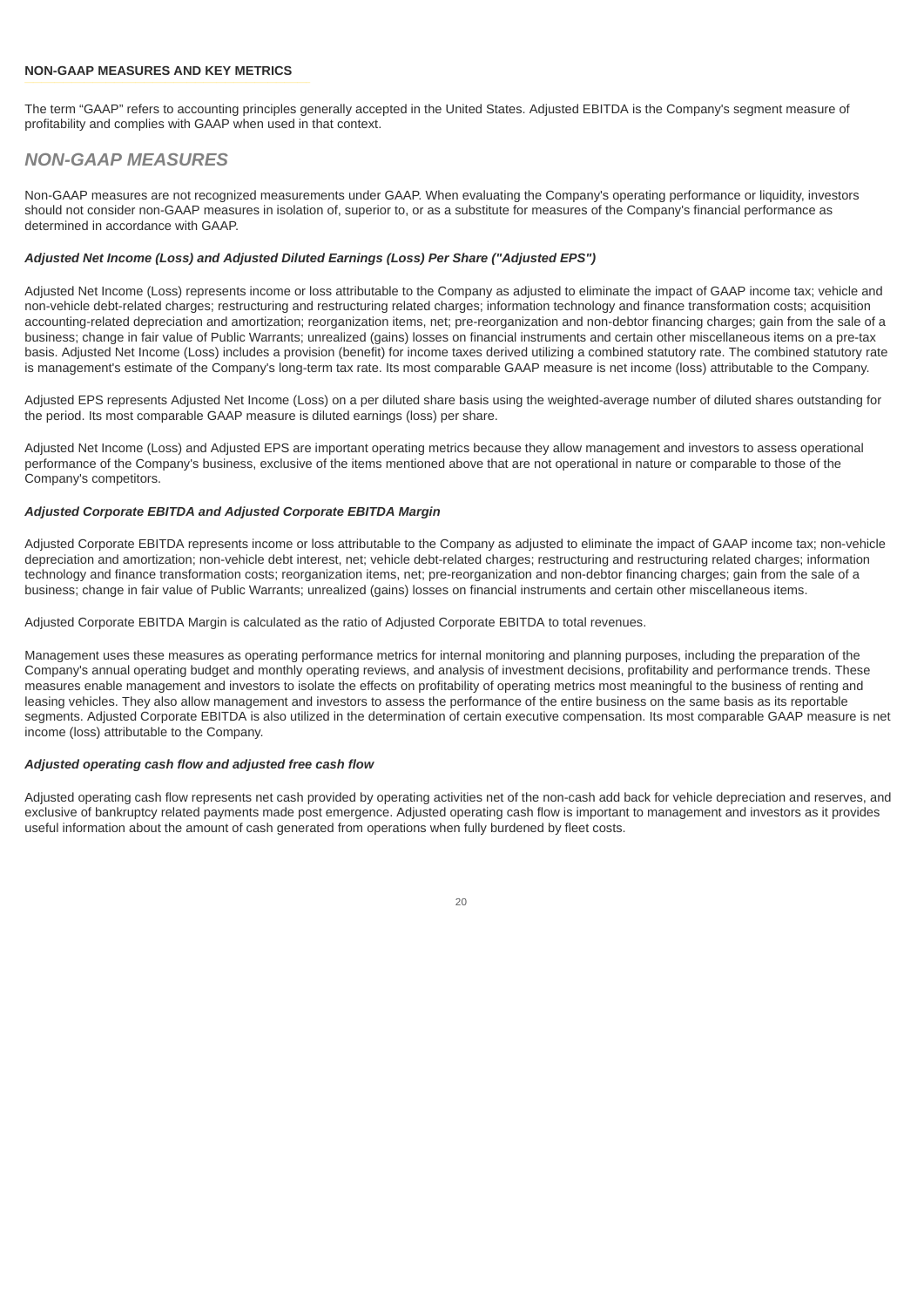Adjusted free cash flow represents adjusted operating cash flow plus the impact of net non-vehicle capital expenditures and net fleet growth after financing. Adjusted Free Cash Flow is important to management and investors as it provides useful information about the amount of cash available for, but not limited to, the reduction of non-vehicle debt, share repurchase and acquisition.

# *KEY METRICS*

#### *Available Car Days*

Available Car Days represents Average Rentable Vehicles multiplied by the number of days in a given period.

#### *Average Vehicles ("Fleet Capacity" or "Capacity")*

Average Vehicles is determined using a simple average of the number of vehicles in the fleet whether owned or leased by the Company at the beginning and end of a given period.

#### *Average Rentable Vehicles*

Average Rentable Vehicles reflects Average Vehicles excluding vehicles for sale on the Company's retail lots or actively in the process of being sold through other disposition channels.

### *Depreciation Per Unit Per Month ("Depreciation Per Unit" or "DPU")*

Depreciation Per Unit Per Month represents the amount of average depreciation expense and lease charges per vehicle per month, exclusive of the impacts of foreign currency exchange rates so as not to affect the comparability of underlying trends. This metric is important to management and investors as it reflects how effectively the Company is managing the costs of its vehicles and facilitates comparisons with other participants in the vehicle rental industry.

### *Total Revenue Per Transaction Day ("Total RPD"or "RPD"; also referred to as "pricing")*

Total RPD represents revenue generated per transaction day, excluding the impact of foreign currency exchange rates so as not to affect the comparability of underlying trends. This metric is important to management and investors as it represents a measure of changes in the underlying pricing in the vehicle rental business and encompasses the elements in vehicle rental pricing that management has the ability to control.

Historically, the Company excluded revenue generated from ancillary retail vehicles sales. Effective in the third quarter 2021, the Company revised its calculation of Total RPD to include ancillary retail vehicle sales revenues to better align with current industry practice. Prior periods shown have been restated to conform with the revised definition.

### *Total Revenue Per Unit Per Month ("Total RPU" or "Total RPU Per Month")*

Total RPU Per Month represents the amount of revenue generated per vehicle in the rental fleet each month, excluding the impact of foreign currency exchange rates so as not to affect the comparability of underlying trends. This metric is important to management and investors as it provides a measure of revenue productivity relative to the number of vehicles in our rental fleet whether owned or leased, or asset efficiency.

Historically, the Company excluded revenue generated from ancillary retail vehicles sales. Effective in the third quarter 2021, the Company revised its calculation of Total RPU to include ancillary retail vehicle sales revenues to better align with current industry practice. Also, historically, the company used Average Vehicles as the denominator to calculate Total RPU and effective in the first quarter of 2022, the Company revised the calculation to use Average Rentable Vehicles. Prior periods shown have been restated to conform with the revised definition.

#### *Transaction Days ("Days"; also referred to as "volume")*

Transaction Days represents the total number of 24-hour periods, with any partial period counted as one Transaction Day, that vehicles were on rent (the period between when a rental contract is opened and closed) in a